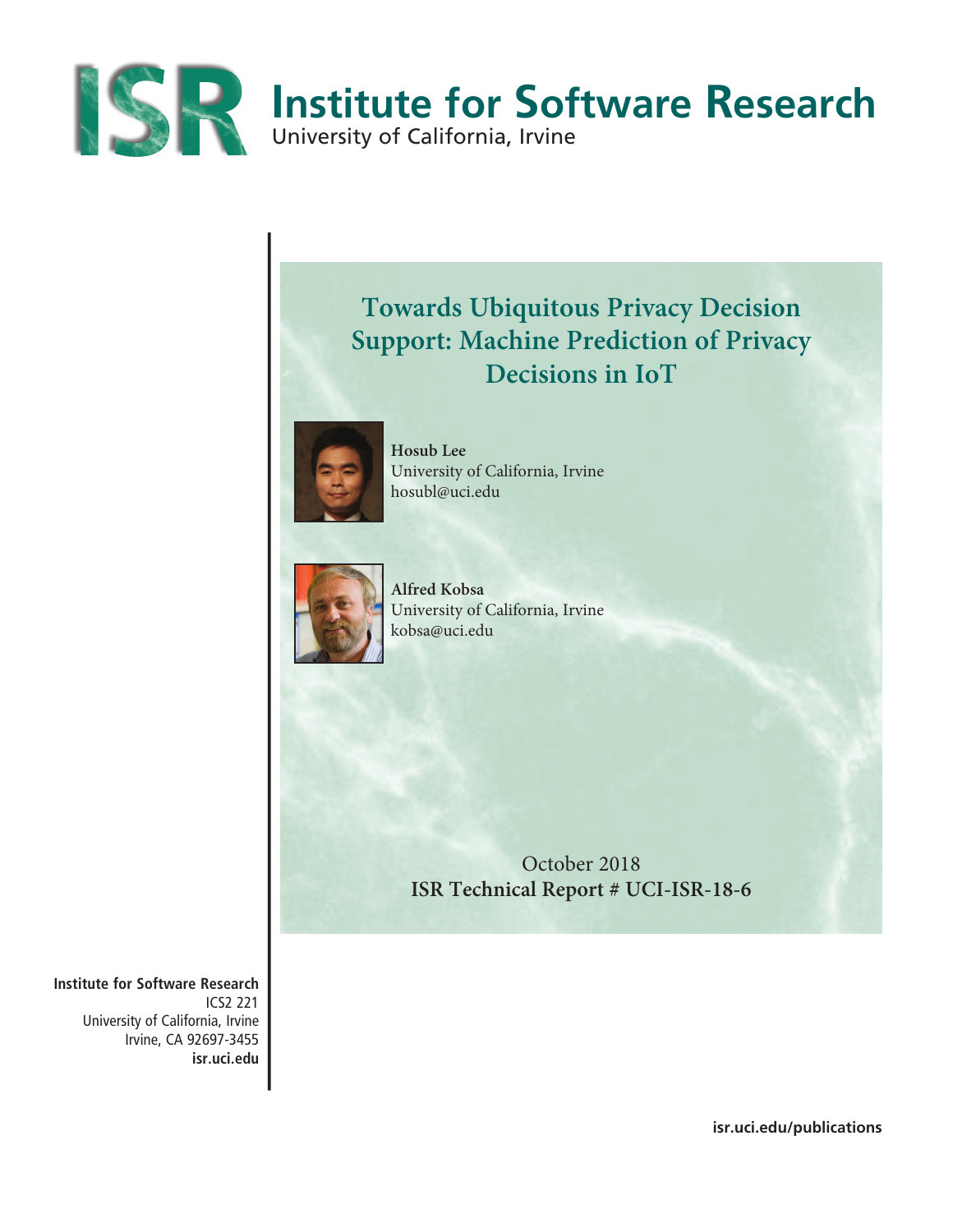# Towards Ubiquitous Privacy Decision Support: Machine Prediction of Privacy Decisions in IoT<sup>\*</sup>

Hosub Lee and Alfred Kobsa Institute for Software Research & Donald Bren School of Information and Computer Sciences University of California, Irvine {hosubl,kobsa}@uci.edu

#### Abstract

We present a mechanism to predict privacy decisions of users in Internet of Things (IoT) environments, through data mining and machine learning techniques. To construct predictive models, we tested several different machine learning models, combinations of features, and model training strategies on human behavioral data collected from an experiencesampling study. Experimental results showed that a machine learning model called linear model and deep neural networks (LMDNN) outperforms conventional methods for predicting users' privacy decisions for various IoT services. We also found that a feature vector, composed of both contextual parameters and privacy segment information, provides LMDNN models with the best predictive performance. Lastly, we proposed a novel approach called one-size-fits-segment modeling, which provides a common predictive model to a segment of users who share a similar notion of privacy. We confirmed that one-size-fits-segment modeling outperforms previous approaches, namely individual and one-size-fits-all modeling. From a user perspective, our prediction mechanism takes contextual factors embedded in IoT services into account and only utilizes a small amount of information polled from the users. It is therefore less burdensome and privacy-invasive than the other mechanisms. We also discuss practical implications for building predictive models that make privacy decisions on behalf of users in IoT.

Keywords— Privacy decision prediction, linear model and deep neural networks, privacy segmentation, K-modes clustering, Internet of Things

## 1 Introduction

Smartphone apps and websites increasingly ask users to make privacy decisions about personal information disclosure, e.g., to grant or deny an app permission to access their

<sup>∗</sup>ISR Technical Report #UCI-ISR-18-6, October 2018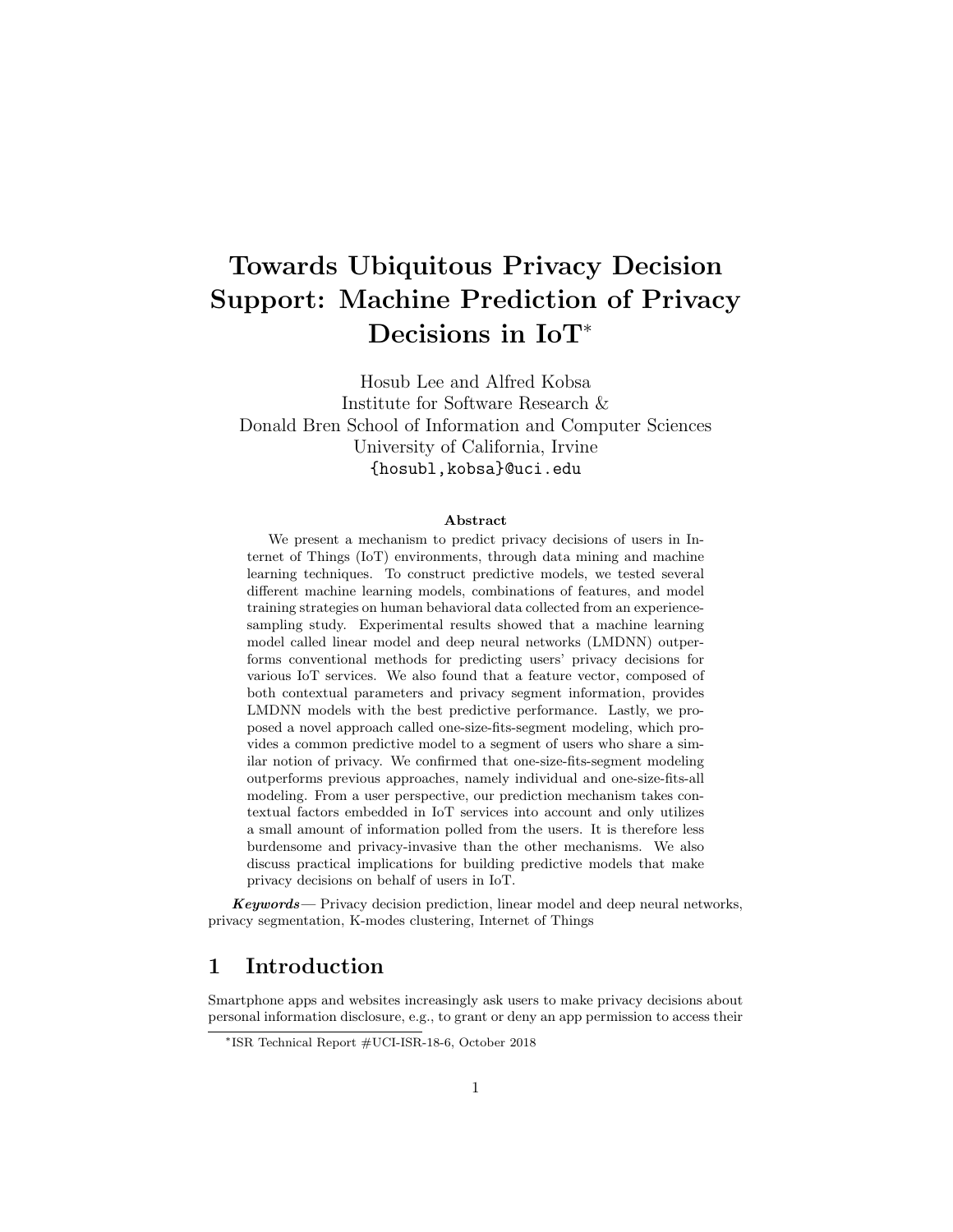location or their phone book. However, previous research indicates that people are often unable to make these decisions due to limits in their available time, motivation, and abilities to fully understand the tradeoff between utility and privacy in the disclosure of personal information. This problem will continue to grow in ubiquitous computing environments like the Internet of Things (IoT), as an array of sensors around the user unobtrusively collects his/her personal information [\[3\]](#page-21-0). Clearly, rich personal information helps IoT systems better understand users, thus providing better-tailored services to them. At the same time, however, this leads to considerable increase in privacy concerns that may lead users to stop using the service [\[10,](#page-22-0) [39,](#page-24-0) [33\]](#page-23-0). Therefore, providing IoT services with minimized privacy risks is crucial for both protecting users' privacy and keeping IoT ecosystems sustainable. One possible way to achieve this objective is to assist users with making better privacy decisions, by predicting decisions based on their historical decision-making behavior and recommending privacy settings accordingly (i.e., privacy decision support). Most previous research on privacy decision support has focused on personal information disclosure in online or mobile social network services. Researchers employed supervised machine learning approaches that build predictive models by utilizing users' past behavior as training data, and then utilized the trained models to recommend the most appropriate privacy decisions in the current situation [\[35,](#page-24-1) [12,](#page-22-1) [36,](#page-24-2) [37,](#page-24-3) [40,](#page-24-4) [6\]](#page-22-2). They also verified that privacy decision support systems alleviate users' cognitive burden, thereby allowing them to make their preferred decisions more easily. This kind of technology will become more crucial in IoT environments, not only because users will need to make privacy decisions more frequently, but also because there are no or only very limited user interfaces available for users to state their preferences or decisions to the services (e.g., there are no standard keyboards and displays).

In this paper, we proposed a novel machine learning mechanism for predicting privacy decisions of users in IoT environments. The aim of this mechanism is to correctly predict users' decisions whether or not to allow the given personal information monitoring based on both the user's current context and personal attitudes on privacy. We tested the proposed mechanism on a privacy-related behavioral dataset collected from 172 users who were presented with descriptions of personal information tracking scenarios relating to their physical location on a university campus  $[24]$ . These scenarios are defined by five different contextual parameters such as place (where), type of collected information  $(what)$ , entity  $(who)$ , purpose  $(reason)$ , and frequency (persistence) of the monitoring. The dataset also contains each user's privacy decision behavior on each scenario in terms of five reaction parameters such as willingness to be notified  $(\text{-}notification)$ , willingness to allow  $(\text{-}permission)$ , and subjective evaluations of comfort, risk, and appropriateness ( comfort, risk, and appropriateness) of the monitoring. We treated the five contextual parameters as basic features which collaboratively represent the current context in which information monitoring is performed by IoT devices. Additionally, we assigned each user to a specific privacy perception segment based on a small portion of their data (i.e., prior privacy decisions). We then used this privacy segment information as an additional feature. We used the reaction parameter permission as target value (or label), since it best reflects users' substantive privacy decisions in IoT environments (namely, allow or reject the monitoring). The dataset contains 6,618 data points, and each data point (row) represents a user's privacy decisions in a specific IoT scenario.

First, we utilized a state-of-the-art machine learning model, called linear model and deep neural networks (LMDNN, [\[8\]](#page-22-3)), to make privacy decisions on behalf of users. LMDNN, which is also known as Wide & Deep Learning, jointly trains wide linear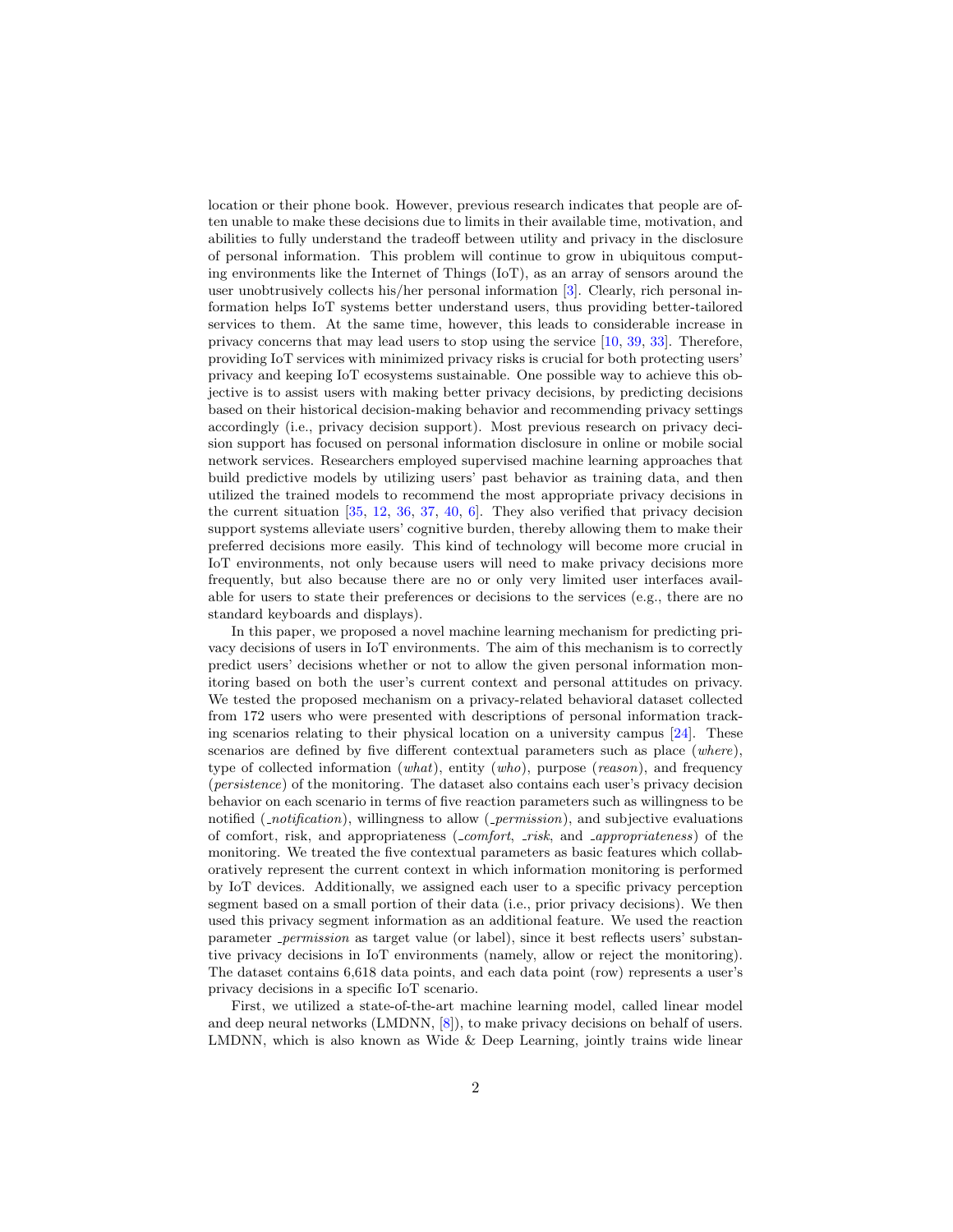models and deep neural networks. By doing so, it can take the benefits of memorization (linear models) and generalization (neural networks) at the same time. LMDNN showed a remarkable performance on binary classification problems with sparse input features [\[8,](#page-22-3) [38\]](#page-24-5). Because the dataset collected in [\[24\]](#page-23-1) is also composed of categorical data with many possible feature values (e.g., 24 values for the contextual parameter what), we decided to use LMDNN to build predictive models for privacy decision support in IoT. We also selected machine learning models that have been widely used in the literature (e.g., decision trees) and compared them with LMDNN in terms of predictive performance on the dataset. Experimental results indicated that LMDNN outperforms all the conventional models.

Next, we explored the most suitable combination of features for building LMDNN models with a reasonable predictive performance. We chose the five contextual parameters as basic features because these parameters are known to be related to users' privacy decisions in IoT [\[9,](#page-22-4) [23,](#page-23-2) [24\]](#page-23-1). In addition, we considered each user's privacy segment information as an additional feature. This is because previous research indicates that privacy segment information is helpful for machine learning models to better predict users' privacy decisions [\[27,](#page-23-3) [28\]](#page-23-4). We applied an unsupervised data clustering algorithm, K-modes clustering, on a subset of users' privacy decisions, in order to segment the users by their perceptions of privacy (i.e., privacy segmentation). Therefore, we tested the following feature combinations: (1) contextual parameters only (basic features), (2) contextual parameters with interactions between them, and (3) contextual parameters with interactions between them and privacy segment information. Experimental results showed that the feature combination (3) gives LMDNN models with the highest predictive performance. It also means that both interactions between contextual factors (e.g., who by what) and privacy segment information are useful for LMDNN models to predict privacy decisions of the users.

Lastly, we investigated different approaches for training machine learning models. There exist two traditional approaches in the literature: individual and one-size-fitsall modeling. Individual modeling is a process of building a user-specific predictive model based on each user's data only. This approach is known to be effective for modeling each user's unique characteristics (e.g., habits and personality). A model with a reasonable predictive performance, however, typically requires a considerable amount of training data from each individual user. In contrast, one-size-fits-all modeling utilizes multiple users' data as a single training data and constructs a universal model for all of them (including new users). This approach enables predictive models to make general predictions, therefore it can be useful for new users who did not provide data to the system yet, but want to get recommendations immediately. However, prediction results may not be personalized to each individual user. We present another approach called one-size-fits-segment modeling, a variant of one-size-fits-all, taking privacy segment information into account in building predictive models. The basic idea is to serve each user with a machine learning model trained by data collected from others who share the same notion of privacy with this user. We divided the dataset based on the results of privacy segmentation, then trained an LMDNN model for each segment of the users. By using both contextual and privacy segment information as input features, we compared the predictive performance of individual, one-size-fits-all, and one-size-fits-segment modeling. Experimental results confirmed that the proposed approach performs the best in the dataset. Final LMDNN models trained via one-size-fits-segment modeling showed an average area under curve (AUC) of 0.6782 across all users. We noticed that one-size-fits-segment modeling performs much better than individual modeling for about 80% of the users. However, it does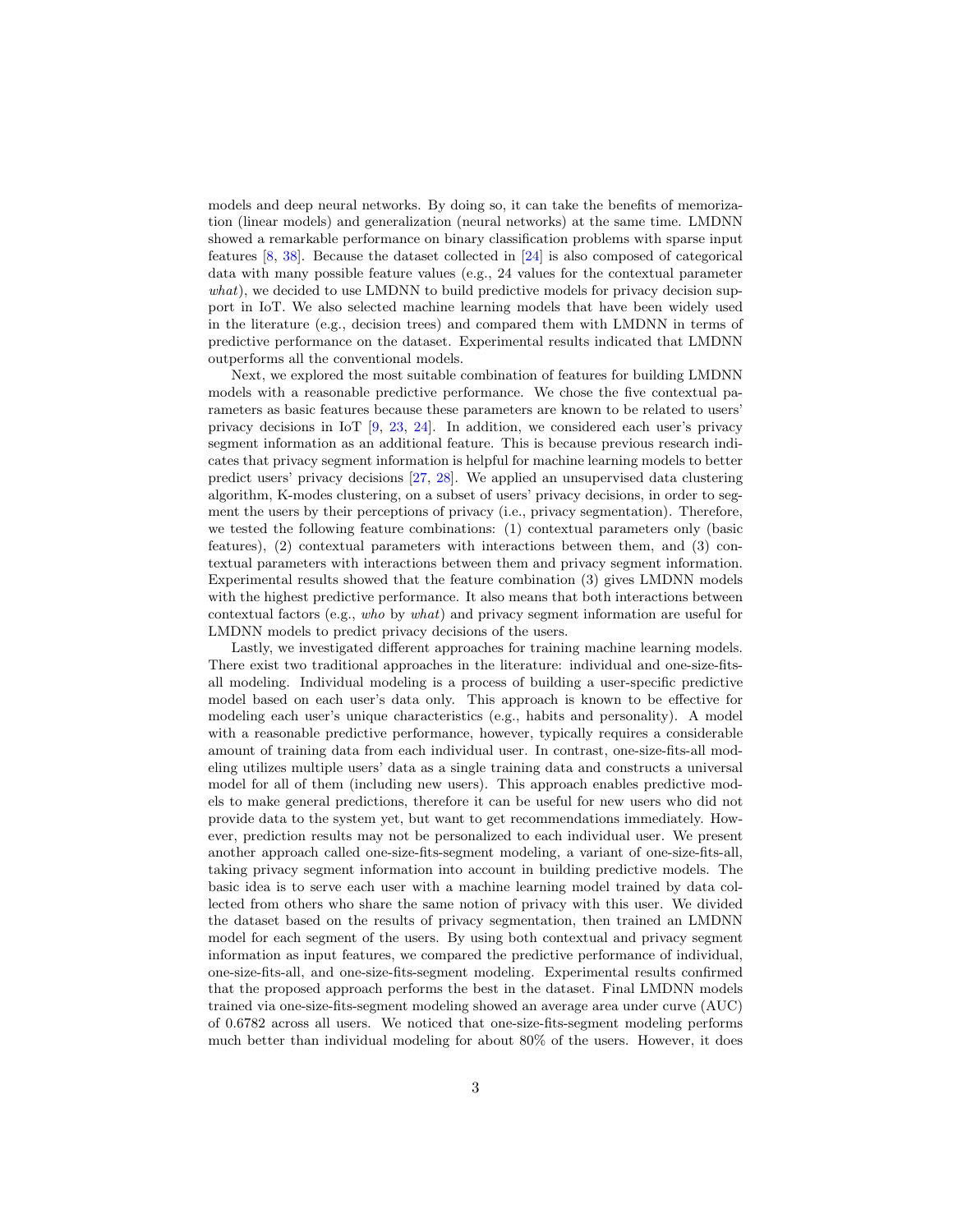not work well for about 20% of the users who have highly accurate individual models  $(AUC > 0.7)$ .

To sum up, our proposed prediction mechanism not only showed a reasonable performance for most users, but also can cause less burden and privacy risks to users since it mainly utilizes non-personal contextual information which can often be automatically collected from the IoT environment, and only prompts each user for a small amount of privacy decisions (answers to five reaction parameters about a single scenario) to determine his/her privacy segment. We also presented some practical implications for designing and developing machine learning-based privacy decision support systems for IoT.

In summary, our work makes the following contributions to the field of privacy decision support:

- 1. We adopted a state-of-the-art machine learning model called linear model and deep neural networks (LMDNN) to make privacy decisions on behalf of IoT users, and verified that LMDNN outperforms conventional methods that have been widely used in the literature;
- 2. We investigated the best approach for training machine learning models in terms of input feature and training strategy, and verified that the proposed approach called one-size-fits-segment modeling outperforms preexisting methods such as individual and one-size-fits-all modeling;
- 3. We reported some practical implications in predicting users' privacy decisions on personal information monitoring in IoT.

# 2 Related Work

In this section, we first present a literature review of privacy decision prediction based on machine learning techniques. As mentioned above, a considerable research effort has been made towards developing intelligent agents which infer and recommend users' privacy decisions on diverse personal information disclosure scenarios. Researchers have also claimed that this kind of technology could help users make a correct decision, thereby minimizing potential privacy risks. In addition, we also summarized previous research about privacy segmentation. It is understood that privacy segmentation provides useful information for understanding and predicting people's privacy decisionmaking.

### 2.1 Prediction of Privacy Decision-making

Much research on the prediction of privacy decision-making focused on online or mobile social network services (SNS). By using (semi-) supervised machine learning techniques, researchers aimed to accurately predict SNS users' sharing policies for their own contents (e.g., to allow or disallow Facebook friend John to see my photos). This is because vendor-provided privacy setting mechanisms, which ask users to manually specify their preferences, have been proven ineffective for protecting user privacy [\[35,](#page-24-1) [40,](#page-24-4) [6\]](#page-22-2).

Fang et al. proposed a framework named Privacy Wizard that infers and recommends each user's access control policies for his/her personal information on Facebook [\[12\]](#page-22-1). Each policy specifies who can access specific personal information. The authors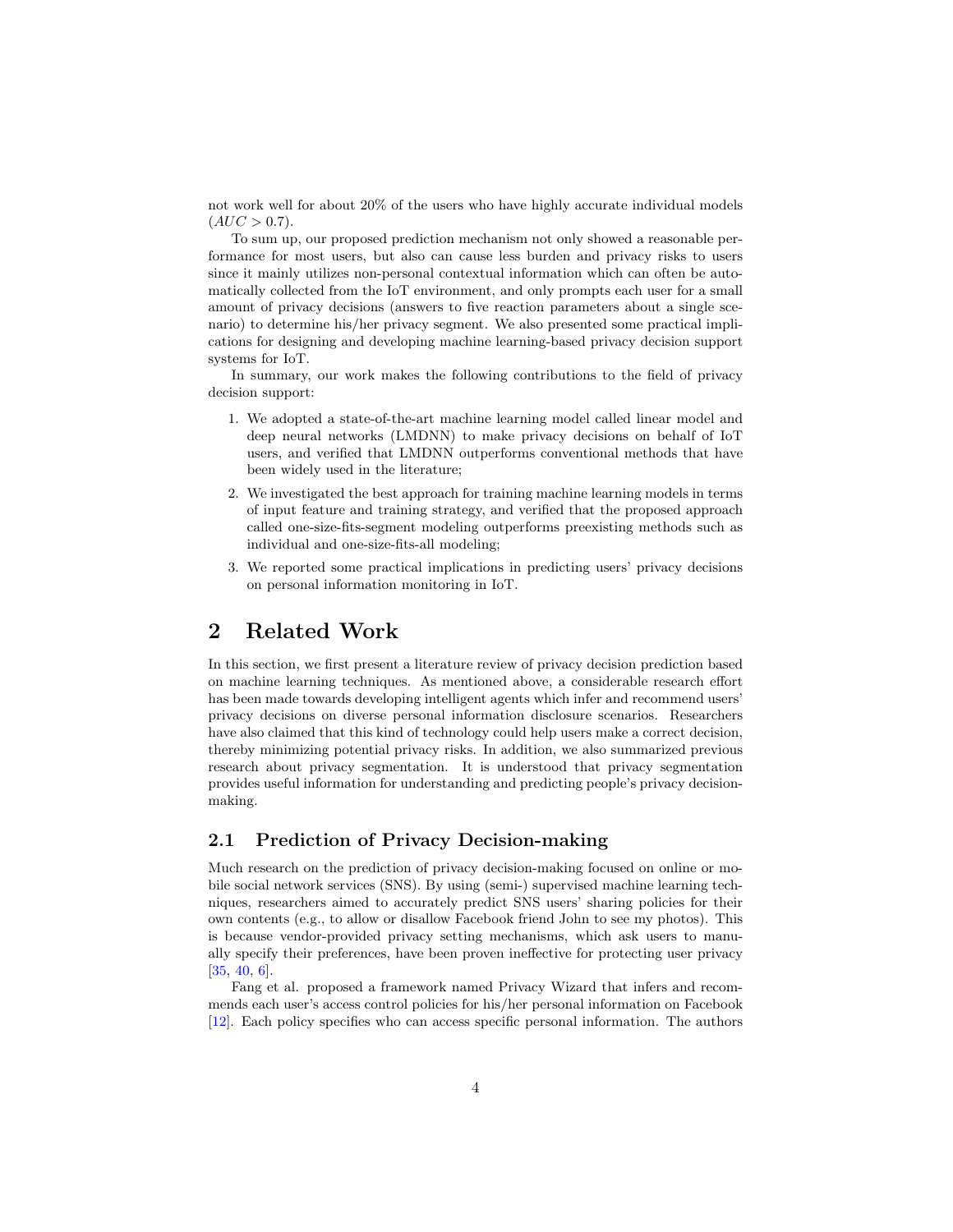adopted a supervised machine learning approach to learn each user's policies by asking him/her a number of questions (e.g., would you like to share your birthday with Facebook friend John?). Users' answers were considered intended policies (labels) for their friends. Regarding input features for machine learning models, the authors utilized both demographic information and community membership which characterized each user. Most importantly, the framework asked users about policies that machine learning models are most uncertain about (namely, active learning with uncertainty sampling). By selectively asking users to label the most informative data first, active learning can effectively reduce manual labeling efforts. In the experiments with 45 Facebook users, Privacy Wizard showed 90% accuracy in predicting individual's privacy policies with a small amount of labeled training data (25 out of 200 friends with privileges). The authors utilized a decision tree as a machine learning model.

Shehab et al. proposed a framework called Policy Manager that predicts users' sharing policies on SNS [\[36\]](#page-24-2). Like [\[12\]](#page-22-1), Policy Manager was designed to infer binary access control policies on a specific personal object posted on each user's SNS account. The authors used both user profiles (that included, e.g., gender) and social network structure (e.g., closeness among users) as input features, and asked users to manually determine policies for a subset of their friends (labeling of training data). They tried nine different machine learning algorithms for each user, and chose the best algorithm showing the highest cross-validation accuracy on his/her data. In addition, Policy Manager selected models (i.e., classifiers) trained by other users, based on their accuracy in predicting a target user's training data. It then utilized these classifiers with the target user's own classifier to produce a final classification (i.e., classifier fusion via group voting). The authors tested their framework with 200 Last.FM users, and confirmed that the proposed classifier fusion approach was effective in improving predictive performance compared to using an individual classifier only: 83% and 70% best accuracy when using an alternating decision tree (ADTree) machine learning model, respectively. The authors extended their work by applying an active learning paradigm into the semi-supervised learning framework [\[37\]](#page-24-3). Similar to [\[12\]](#page-22-1), they aimed at minimizing user burden in labeling training data by selecting the most informative data points to label. Sinha et al. also developed automated tools to assist users in correctly configuring privacy policies for text-based content on Facebook [\[40\]](#page-24-4). The authors utilized diverse features such as the text of posts, time of creation, n-grams, the previous policy, and attachments to predict future policies (e.g., visible to only me) for Facebook posts. They also adopted a supervised learning approach based on the MaxEnt algorithm. Through an online survey study with real Facebook users, they found out that the system could predict policies with a maximum accuracy of 81%, leading to a 14% increase in accuracy compared to when users used Facebook's privacy setting mechanism for a new post.

Regarding mobile SNS, Sadeh et al. proposed a mobile social networking application, PeopleFinder, which recommends optimized location privacy policies to users [\[35\]](#page-24-1). To this end, the authors adopted random forests, an ensemble supervised learning method, to build a classifier predicting sharing policies for each user's current location based on his/her previous decisions. The authors proved that these machine-generated policies have better accuracy than the user-defined policies: 91% and 79% success rate in matching users' actual behavior, respectively. Recently, Bilogrevic et al. proposed a personal information sharing platform named SPISM that semi-automatically determines whether to disclose users' personal information on SNS and at what level of granularity [\[6\]](#page-22-2). Like other previous works, the authors used a supervised learning approach to predict SNS users' privacy decision-making. For each user, SPISM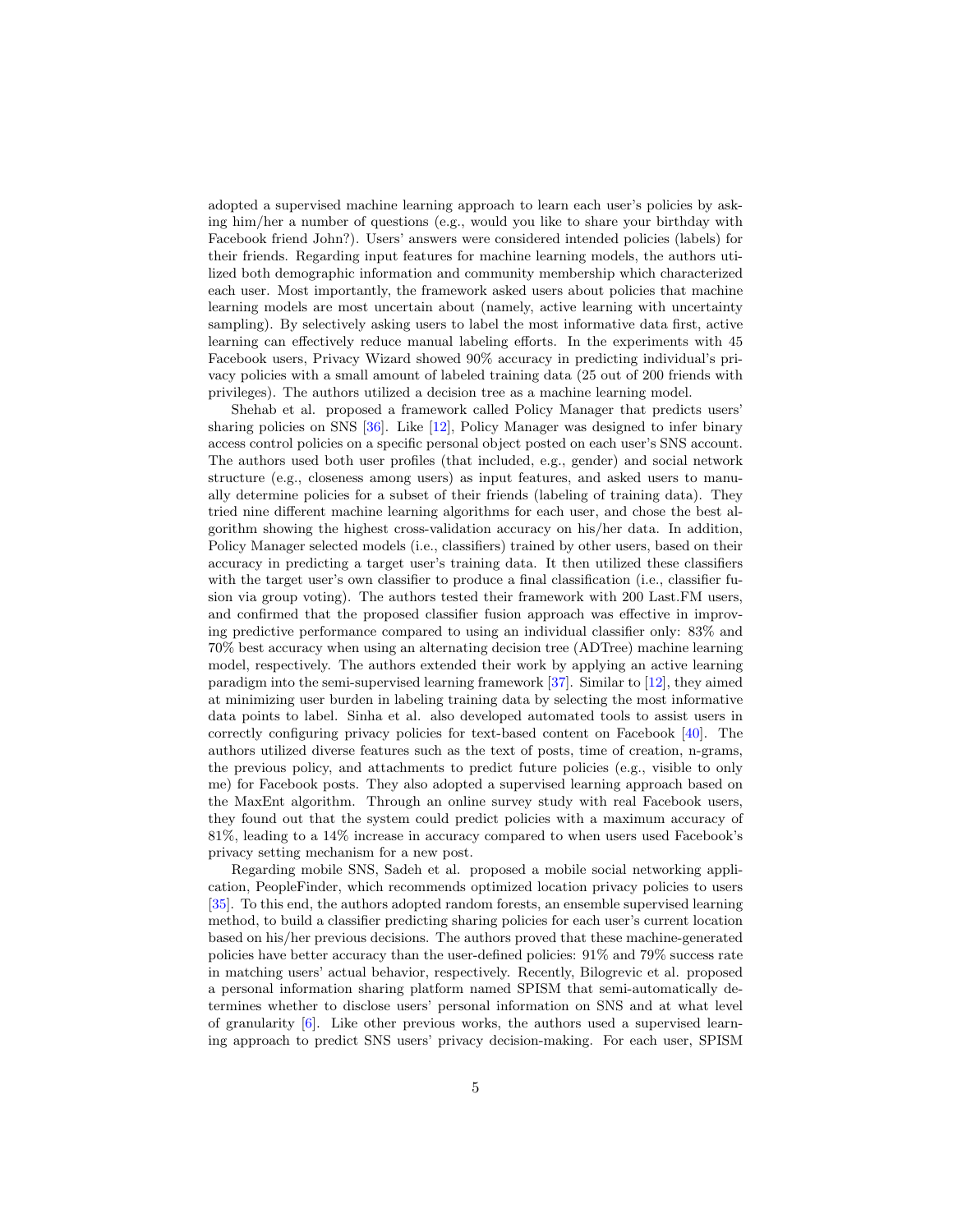constructed a multi-level classifier based on nave Bayes or support vector machine (SVM) by using his/her past behavior as training data. Training data are composed of diverse personal and contextual factors, such as the identity of requester, type of information requested, user location, co-presence of others, and time (features) and each user's past privacy decision (label). Like [\[12,](#page-22-1) [37\]](#page-24-3), SPISM also adopted an active learning paradigm to minimize users' labeling efforts. SPISM made decisions automatically whenever the confidence (probability) in the classification result was high enough; otherwise it explicitly asked users' decisions then added them to the preexisting training data. With the updated training data, SPISM continuously learns and adapts to users' privacy behaviors. Therefore, it will require less and less user input over time. A user study with 70 participants indicated that SPISM outperforms user-defined policies; it showed a median prediction accuracy of 72% when each user provided 40 manual decisions. Even if the authors focused on building a personalized machine learning model for each user (i.e., individual modeling), they also assessed potentials of one-size-fits-all modeling. A universal model trained by all users' data showed a reasonable performance with a median accuracy of 67%. The authors claimed that one-size-fits-all modeling could be suitable for building an initial predictive model that produces default privacy settings for the new user.

All these works not only confirm the necessity of decision support systems for protecting user privacy in social network services, but also provide practical guidelines for learning people's privacy behavior which often evolves over time. Specifically, most previous works were based on supervised machine learning algorithms with an individual modeling approach. That is, researchers proposed ways to build user-specific predictive models considering each user's unique behavioral characteristics. To reduce the user burden in providing sample privacy decisions, the researchers let users respond to select privacy-invasive scenarios or situations (i.e., active learning).

### 2.2 Privacy Segmentation

Researchers have also investigated methodologies to segment users into several categories in terms of their privacy attitudes and behaviors. The most commonly cited methodology is Westin's privacy segmentation model [\[21\]](#page-23-5). Westin had conducted several surveys about privacy issues in various domains such as e-commerce, national identification systems, and e-health. To effectively summarize the survey results, Westin developed an indexing scheme that categorizes survey participants into three categories: Privacy Fundamentalists, Privacy Pragmatists, and Privacy Unconcerned. Westin treated participants' responses to several pre-defined statements (scenarios) as criteria to derive these three categories (e.g., Privacy Fundamentalists are respondents who agreed with the first statement and disagreed with the second and third statement).

Privacy segmentation has been studied in diverse contexts. Lin et al. proposed an unsupervised data clustering approach for categorizing smartphone users into distinctive groups based on their privacy preferences regarding mobile app permission (e.g., grant or deny permission to an app to access personal information) [\[27\]](#page-23-3). The authors utilized an agglomerative hierarchical clustering algorithm (Ward's method) on about 21,000 privacy preferences collected from 725 Android users. Each preference represents each user's willingness to grant permission to a given app for a specific purpose (i.e., app-permission-purpose triple). The authors identified four privacy profiles from this cluster analysis. They also presented default privacy settings to each user based on his/her privacy profile. This was intended to help users better control their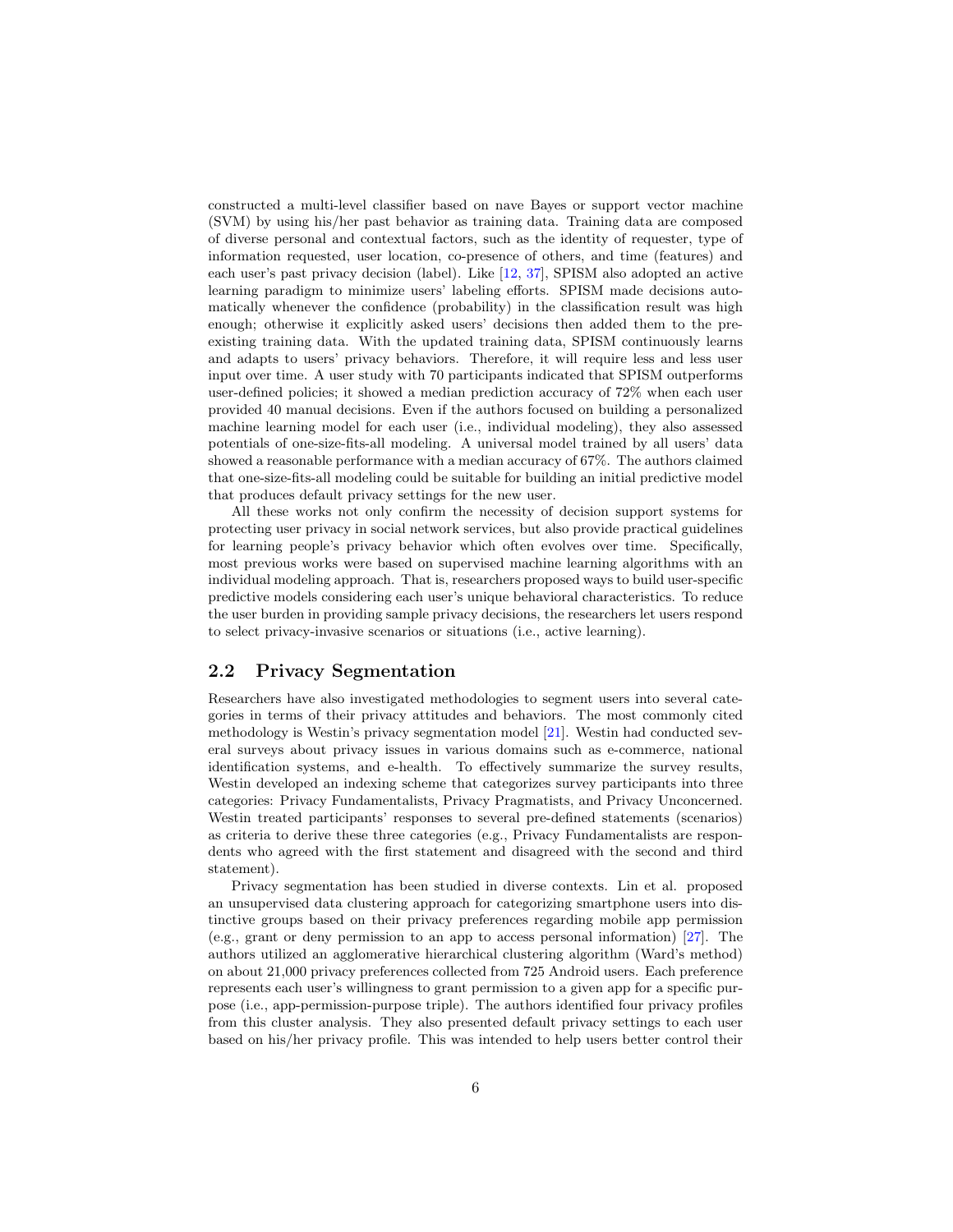privacy when confronted with numerous permission requests on Android platforms. In a follow-up study, the authors utilized users' privacy profile information as one of the input features for machine learning models to predict Android users' permission settings [\[28\]](#page-23-4).

Lankton et al. clustered SNS users into four categories based on their privacy management strategies [\[22\]](#page-23-6). They surveyed college students' behavior on Facebook, including the use of privacy settings, degree of content disclosure, and variety and size of friend lists. The authors then conducted a two-stage cluster analysis on this dataset. Like [\[27\]](#page-23-3), the authors first performed hierarchical clustering to determine both the correct number of clusters and initial cluster centroids. They found that a fourcluster solution is optimal. Next, they conducted non-hierarchical (K-means) cluster analysis on the dataset, using the pre-determined cluster centroids as a starting point. After statistically comparing survey responses in each cluster, the authors confirmed that the resulting clusters are distinctive enough regarding the degree of the users' privacy concerns.

Most recently, the market research firm Forrester published a report suggesting that consumers can be divided into four privacy categories: Data-Savvy Digitals, Reckless Rebels, Nervous Nellies, and Skeptical Protectionists [\[19\]](#page-22-5). This finding is based on large-scale online survey studies designed to capture people's behavioral reactions toward personal data collection and use by Internet companies. About 34% of the study participants were categorized as those who are not willing to share their information (Nervous Nellies and Skeptical Protectionists) since they are skeptical about corporate privacy practices.

Even though the number and type of privacy segments vary somewhat across these works, most researchers came to the same common conclusion about privacy segmentation: it is practically feasible to identify distinctive privacy segments by collecting and analyzing human behavioral data. Furthermore, privacy segment information can be used as an informative feature for understanding and predicting people's future privacy behavior because it represents users' overall perception of privacy [\[27,](#page-23-3) [28\]](#page-23-4).

# 3 Dataset of Privacy Decisions

For this study we used the dataset collected in our previous work [\[24\]](#page-23-1), which is arguably the first comprehensive collection of privacy decisions in IoT environments. We gathered people's privacy preferences (decisions) about diverse privacy-invasive scenarios in simulated IoT environments, through the experience sampling method (ESM). We used Google Glass for presenting the IoT scenarios to study participants in order to let them perceive the scenarios as realistically as possible. Specifically, we developed a Google Glass app to dynamically display scenarios based on participants' location. Participants were asked to walk around a university campus wearing Google Glass. As participants moved towards one of 130 selected locations on campus, the app presented the scenario pertaining to this location. Participants then answered several questions on their preferred privacy protection in the given scenario. This immersive spatial setup seems more suitable to gather accurate privacy behaviors from participants than a traditional online survey system, since the setup situates them in scenarios and is therefore likely to better capture the situatedness of privacy decisions [\[13,](#page-22-6) [31\]](#page-23-7). In addition, location has been found to be a particularly critical component in understanding people's privacy decision-making [\[35,](#page-24-1) [5,](#page-22-7) [6\]](#page-22-2).

In order to formalize users' privacy decision-making in IoT, we defined several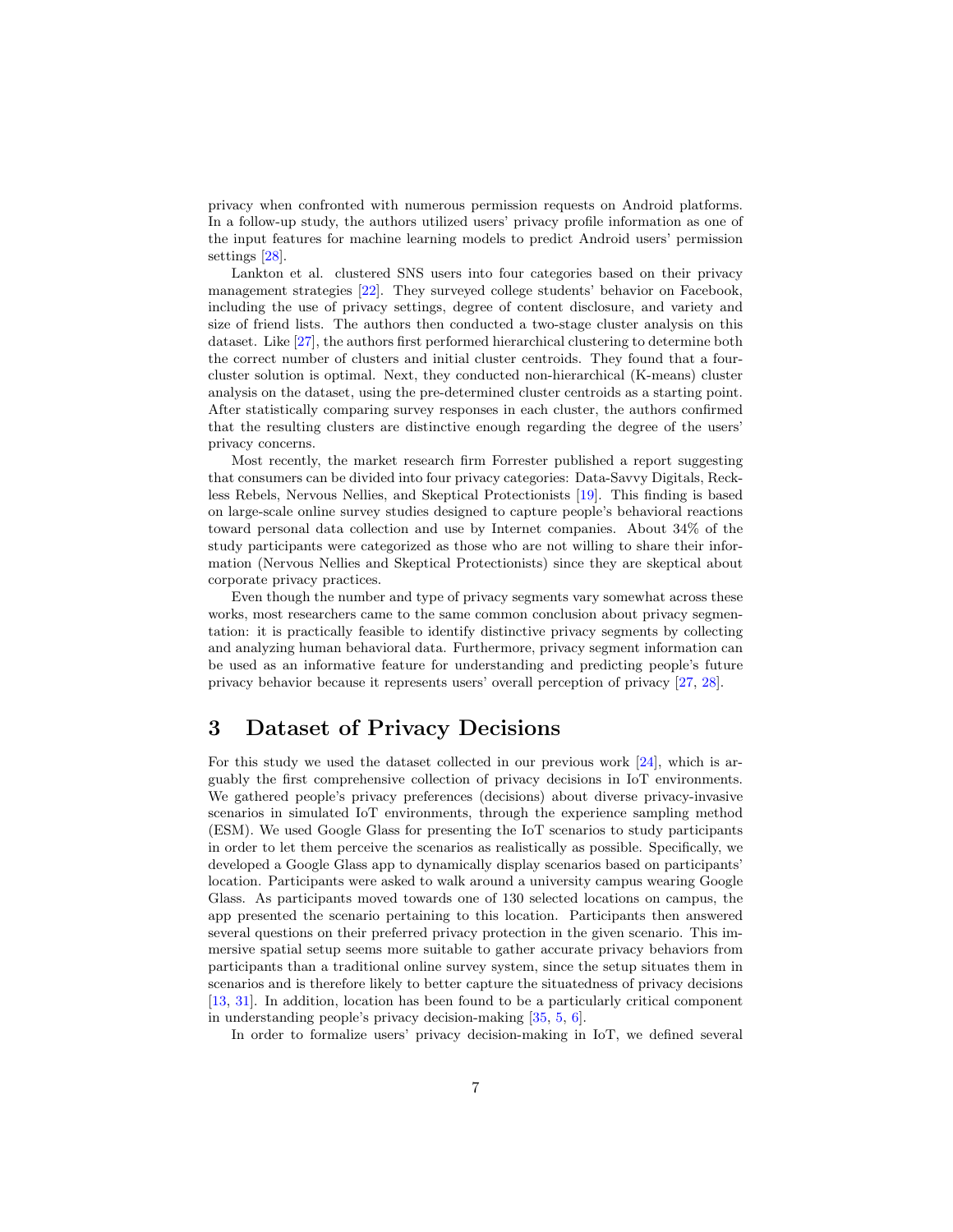parameters representing both contextual characteristics of IoT scenarios (contextual parameters) and possible user reactions (reaction parameters).

In our earlier interview and online survey studies [\[9,](#page-22-4) [23\]](#page-23-2), we had already identified the five contextual parameters that have the most influence on people's reactions toward privacy (see Table A1). These five parameters define the place where the monitoring occurs (parameter where), the type of information being monitored (what), the entity that is monitoring  $(who)$ , the reason for monitoring  $(reason)$ , and the frequency of the monitoring (persistence). Each IoT scenario can be described by an expression that includes every contextual parameter together with its respective parameter value for this scenario. We produced 130 IoT scenarios specifically related to known geographical locations on the campus.

We also identified reaction parameters that serve as proxies of people's notion of privacy, namely the desire to be notified about (parameter *notification*) and the willingness to allow (*permission*) the monitoring. In addition, we also found it important to measure people's opinion on each monitoring activity in terms of comfort, risk, and appropriateness (parameters *comfort*, *risk*, *appropriateness*). Table A2 shows the type of reaction parameters, together with their values which are all categorical or ordinal. A single user response about a specific IoT scenario (i.e., one row in a dataset) is composed of the following attributes: participant ID, scenario ID, five contextual parameter values, and the five user-provided reaction parameter values.

We gathered 172 participants in total over a period of three months: 106 males and 65 females (one person did not disclose his/her gender), with the majority (82%) being 18-25. Because we recruited the participants on campus, most of them have some university affiliation (about 2/3 undergraduates and 1/3 graduates). Participants answered 39 scenario descriptions on average. The collected dataset contains a total of 33,090 privacy decisions for 6,618 IoT scenarios. The dataset will be referred to as IoTP in this paper.

## 4 Privacy Decision Prediction

By using the IoTP dataset, we investigated mechanisms to learn and predict users' privacy decision-making in IoT environments. Specifically, we aimed to predict the value of the reaction parameter *permission*  $(R_2)$  based on the current context and privacy segment of the user. Even though this parameter denotes four possible privacy decisions (see Table A2), we focused on binary decisions by converting  $R_2=1$ , 2 into  $R_2=1$  (allow) and  $R_2=3$ , 4 into  $R_2=0$  (reject). Therefore, prediction for this parameter can be formalized into binary classification problems (allow or reject the monitoring).

In this vein, we conducted a series of machine learning experiments, varying the models (algorithms), features, and training strategies. First, we tested multiple machine learning models to find the most suitable for making predictions about privacy decisions in IoT. We first tried LMDNN since it is known to be very effective for processing categorical data with high sparsity. We then compared the performance of LMDNN with several machine learning models that have been extensively used in earlier research. Thereafter we also assessed the impact of input features, consisting of contextual and privacy segment information, on the predictive power of the machine learning model. This assessment allowed us to determine which features should be used for building classifiers. Last, and most importantly, we conducted a comparative evaluation of the predictive performance of well-known model training strategies, such as individual and one-size-fits-all modeling, and our proposed approach called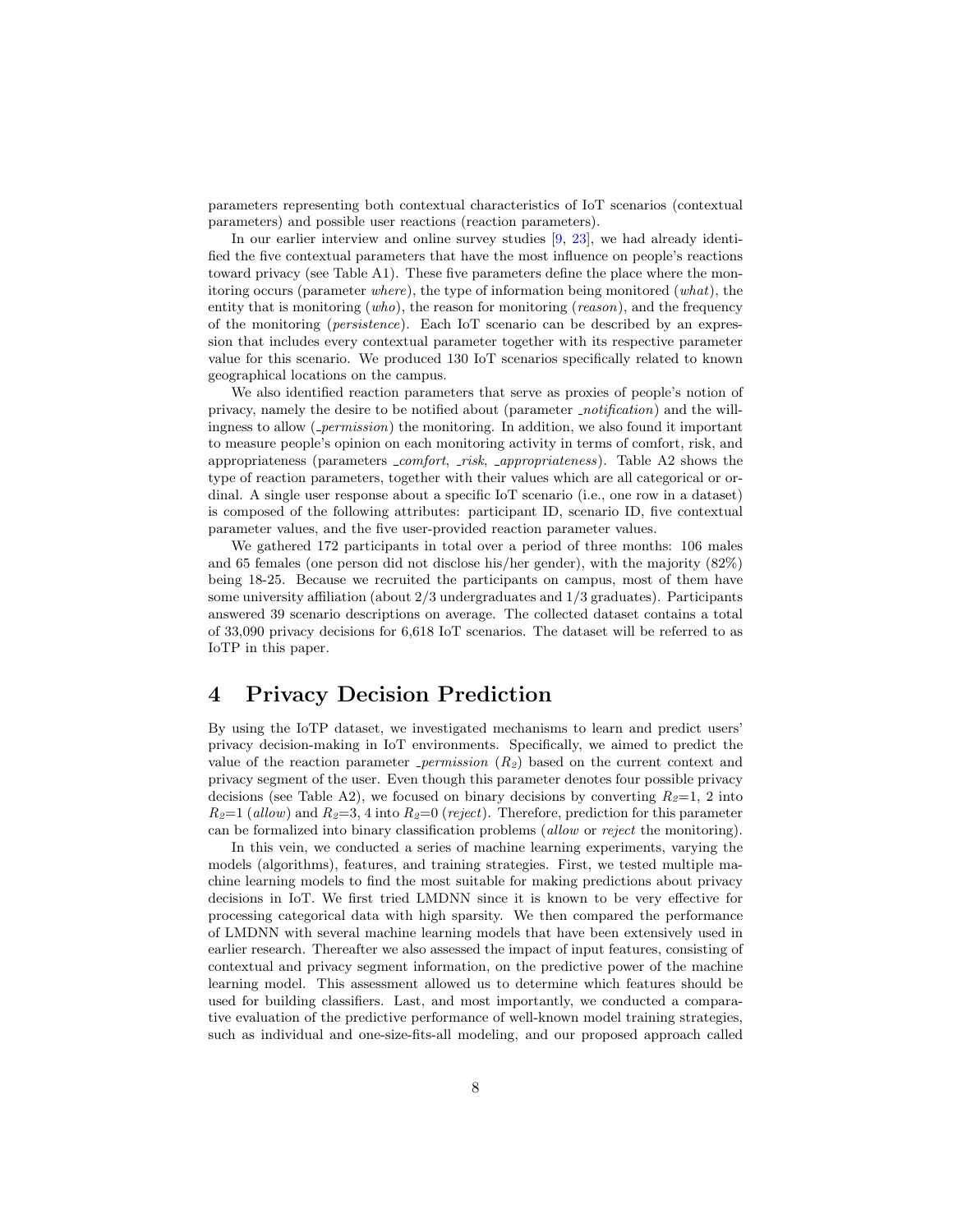one-size-fits-segment modeling. The results informed us of practical implications for developing a privacy decision support system for IoT environments.

### 4.1 Machine Learning Model

In this sub-section, we explained in detail why we chose the LMDNN machine learning model for realizing privacy decision support in IoT. We also presented experimental results showing that LMDNN can provide the most reasonable predictive performance compared to conventional machine learning models used in the literature.

#### 4.1.1 LMDNN

Linear model and deep neural networks (LMDNN), also known as Wide & Deep Learning, has been proposed by [\[8\]](#page-22-3) to solve the problem of recommending apps on Google Play. Generalized linear models like logistic regression are widely used for large-scale regression and classification problems as they are simple, scalable, and interpretable. The models are often trained on binarized sparse input features with one-hot encoding. Memorization of diverse feature interactions can be efficiently achieved by feeding a wide set of cross-product feature transformations with a target value (or label) into the model. While linear models are effective for learning relationships between categorical features and a target value, they cannot generalize the relationships to identify feature-target patterns that do not exist in training data. In contrast, deep neural networks (DNN) can better generalize to the previously unseen patterns by using low-dimensional dense embedding vectors learned from the sparse input features (i.e., transforming a categorical feature value into a vector of continuous values). This means that DNN can make a reasonable prediction for new observations based on preexisting training data. At the same time, DNN also can over-generalize when the underlying feature-target matrix is too sparse (e.g., rare interactions between features and target value). LMDNN is a mixture of logistic regression (wide learning) and DNN (deep learning) to achieve both memorization and generalization in a single model. By jointly performing wide and deep learning, LMDNN complements the weakness of deep learning (i.e., over-generalization) by letting the wide learning take some cross-product feature transformations into account in producing final classifications. This Wide & Deep Learning paradigm shows a remarkable predictive performance on diverse classification problems [\[8,](#page-22-3) [7,](#page-22-8) [38\]](#page-24-5).

Fig. [1](#page-10-0) shows the LMDNN model structure we used in this study. The bottom (input) layer receives training data composed of categorical features (contextual parameters) together with a target value (binarized reaction parameter *\_permission*). Next, the model can generate cross-product feature transformations and/or dense embedding vectors from the inputted data. As explained above, feature transformations and embedding vectors are used by wide and deep learning, respectively. For the deep learning, an 8-dimensional embedding vector is learned from each categorical feature. The model also combines all embedding vectors into a single dense embedding vector. The resulting concatenated embedding vector is then fed into three hidden layers with the ReLU activation function, and finally the logistic output unit (here, the sigmoid function). We configured 100, 50, and 100 units in consecutive hidden layers, respectively. We determined this network structure based on internal performance benchmarking on the IoTP dataset. In training LMDNN models, we followed the default mechanism (e.g., backpropagation, mini-batch stochastic optimization, Ada-Grad regularization) described in [\[8\]](#page-22-3). We utilized a TensorFlow [\[1\]](#page-21-1) implementation of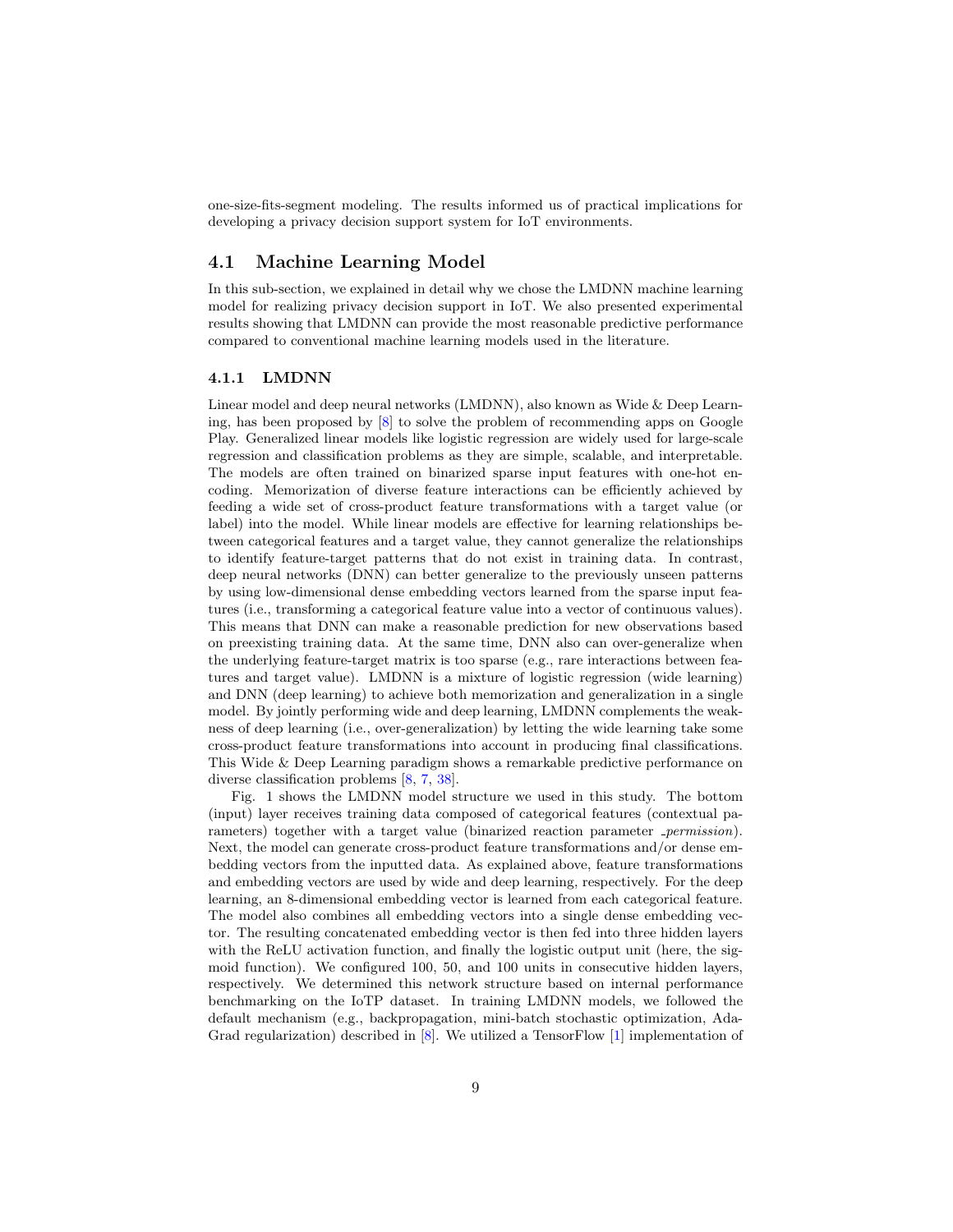

<span id="page-10-0"></span>Figure 1: Architecture of the LMDNN model

LMDNN for all our experiments.

#### 4.1.2 Predictive Performance Evaluation

To verify whether the LMDNN model is suitable for making predictions based on many categorical input features, we compared its predictive performance on the IoTP dataset against other conventional machine learning models: recursive partitioning tree [\[42\]](#page-24-6), conditional inference tree (CTree) [\[14\]](#page-22-9), random forests and bagging ensemble based on CTree (conditional random forests), SVM, nave Bayes, and logistic regression. We chose these models because they are widely used in privacy decision support systems based on machine learning (e.g., decision trees [\[12,](#page-22-1) [36\]](#page-24-2), random forests [\[35\]](#page-24-1), and SVM [\[6\]](#page-22-2)). For each machine learning model, we measured its predictive performance on the dataset, through 10-fold cross validation (CV). We only utilized the five contextual parameters as input features in these experiments, without cross-product feature transformations for memorization. This is because we first needed to assess the generalization capability of these models since the dataset is small (6,618 rows), thereby potentially leading to overfitting. Therefore, we evaluated a deep model of LMDNN (see the left side of Fig. [1\)](#page-10-0) in this experiment<sup>[1](#page-10-1)</sup>. Regarding a performance metric, we primarily used the area under the ROC curve (AUC) because it is unaffected by the class imbalance problem (there were 64% allow and 36% reject decisions in the dataset) and is independent of the threshold applied to compute the probability of the binary classification results. Additionally, AUC itself is comprehensible; a random classifier has an AUC score of 0.5 while a perfect classifier has an AUC score of 1.0.

Experimental results indicated that LMDNN outperforms all other models (see Table [1\)](#page-11-0). However, the performance difference is not large (up to 3%). Conditional random forests yield competitive performance because it has proven effective at generalizing to variants not seen in the training set [\[4\]](#page-21-2), just as deep neural networks do. As mentioned before, however, LMDNN is known to further enhance the deep model by efficiently memorizing feature-target patterns that are rarely observed in a sparse dataset (wide learning). For this distinctive feature, we decided to utilize LMDNN as the machine learning model for this study.

<span id="page-10-1"></span><sup>&</sup>lt;sup>1</sup>The TensorFlow implementation of LMDNN provides an API that enables programmers to selectively configure a wide, deep, or wide and deep model.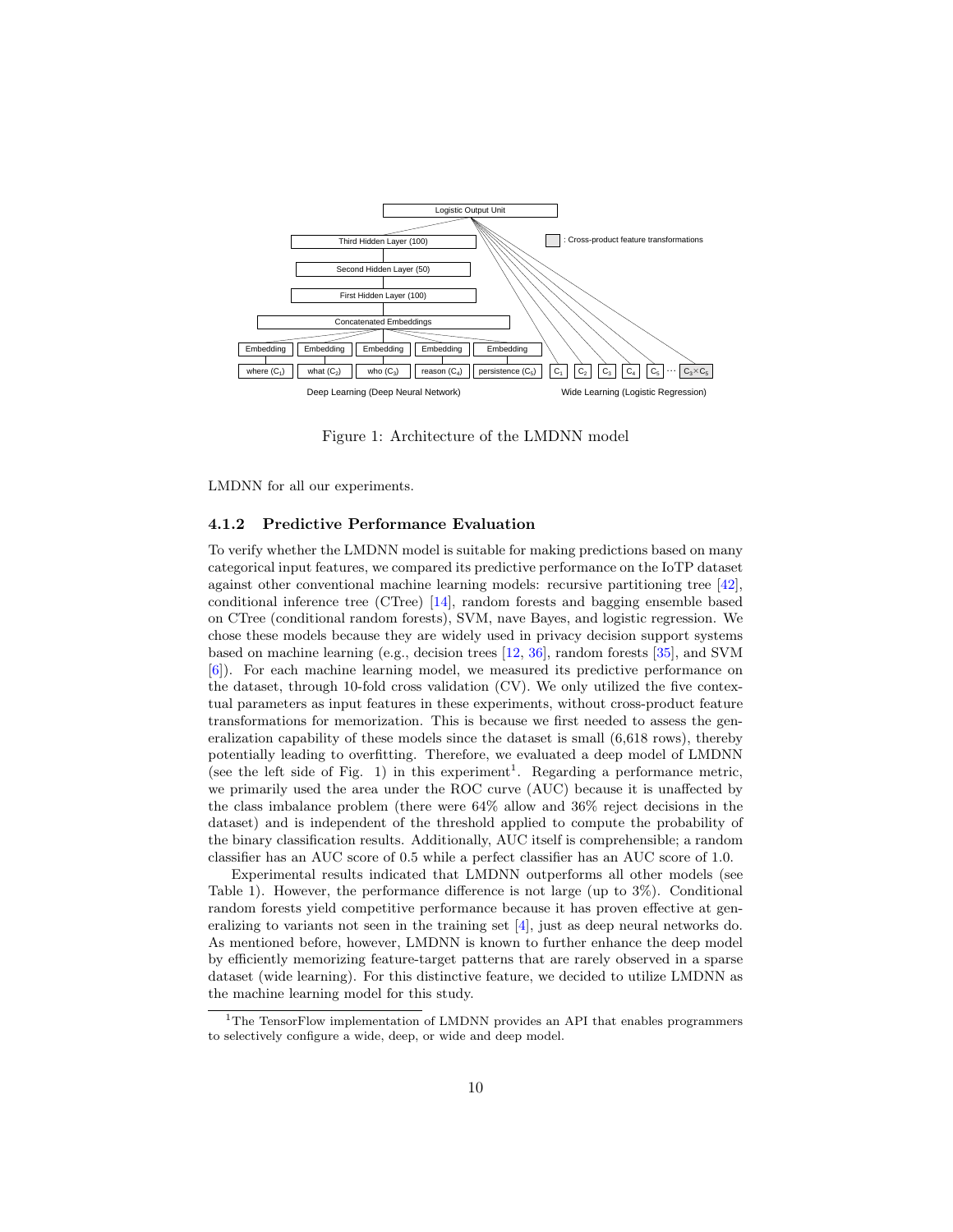| Machine Learning Model          | <b>AUC</b> |
|---------------------------------|------------|
| Recursive Partitioning Tree     | 0.6142     |
| Conditional Inference Tree      | 0.6293     |
| Conditional Random Forests      | 0.6353     |
| Support Vector Machine          | 0.6107     |
| Naïve Bayes                     | 0.6161     |
| Logistic Regression             | 0.6208     |
| Deep Neural Networks (of LMDNN) | 0.6421     |

<span id="page-11-0"></span>Table 1: Predictive Performance of ML Models (10-fold CV)

#### 4.2 Features

Here we explained how we identified the most useful features for training LMDNN models. Specifically, we presented the reasons why we chose the five contextual parameters with interactions between them as underlying input features. In addition, we described how we conducted privacy segmentation on the study participants in [\[24\]](#page-23-1) and why we utilized the resulting privacy segment information as an additional feature.

#### 4.2.1 Contextual Information

We decided to use the five contextual parameters as basic features for the following reasons: (1) our previous research [\[24\]](#page-23-1) indicated that all these contextual parameters impact people's privacy decision-making, and (2) we aimed to make predictions based on contextual information which can be automatically collected by IoT environments, thereby avoiding as much as possible asking users to manually enter additional information. We also considered interactions between the contextual parameters because people's privacy decisions about specific contextual information could be influenced by other factors. For instance, the monitoring of personal information (e.g., face photos:  $C_2=11$ ) can be perceived differently depending on who is performing this monitoring (e.g., unknown vs. employer/school:  $C_3=1$  vs. 6). Furthermore, LMDNN models can make predictions for unusual feature-target patterns by considering cross-product feature transformations (i.e., memorization). Because the contextual parameters what  $(C_2)$  and who  $(C_3)$  have the most significant influence on people's privacy decisions [\[23,](#page-23-2) [24\]](#page-23-1), we determined that we should feed feature transformations based on what and who parameters (e.g.,  $C_2 \times C_1$ ,  $C_2 \times C_3$ ,  $C_2 \times C_4$ ,  $C_2 \times C_5$ ) into the LMDNN models.

#### <span id="page-11-1"></span>4.2.2 Privacy Segment

As discussed before, privacy segmentation is known to provide useful information for understanding and predicting people's privacy behavior. By applying the K-modes clustering algorithm on the IoTP dataset, we identified distinctive privacy segments and then assigned each user into one of the segments. Even though K-means clustering is the most famous data mining technique, we could not directly apply K-means to the categorical IoTP dataset because it can only process continuous numerical values as its input. As a variant of K-means, the K-modes clustering algorithm was designed to cluster categorical (or ordinal) values without data conversions. It modifies the original K-means by (1) replacing cluster means with cluster modes, (2) using the simple matching dissimilarity function instead of Euclidean distance to calculate the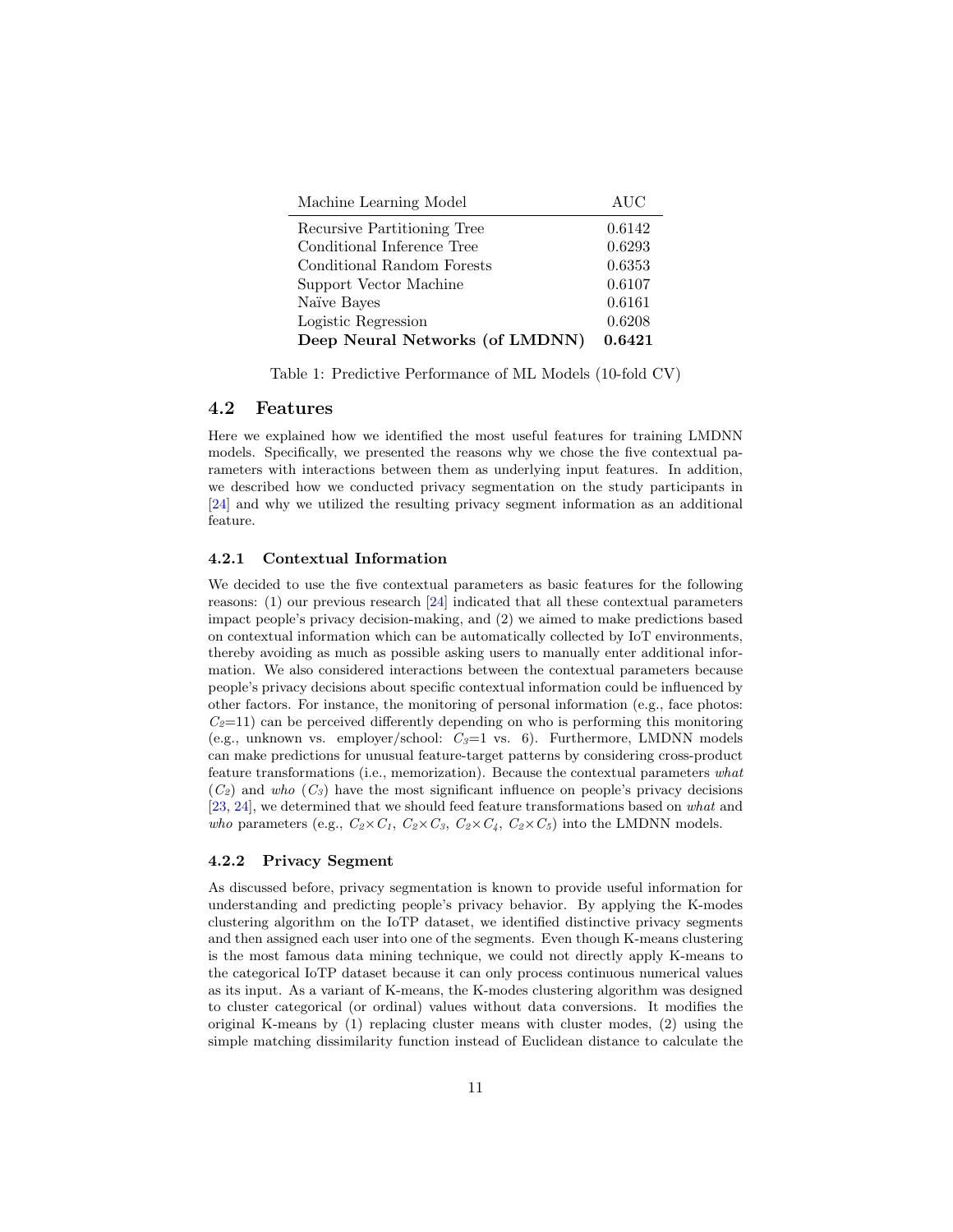

<span id="page-12-1"></span>Figure 2: Clustering Errors  $(SE)$  and the Size of Clusters  $(K)$ 

distance between categorical objects, and (3) updating modes with the most frequent categorical values in each iteration of the clustering  $[15, 16]$  $[15, 16]$  $[15, 16]$ . We used klaR  $[34]$ , an R implementation of K-modes, for the task of privacy segmentation. In [\[24\]](#page-23-1), we had already performed cluster analysis on the same dataset. However, in that study, we clustered 130 IoT scenarios in terms of users' privacy concerns about contextual factors (e.g., what and who). In this study, we aimed to cluster users into privacy segments based on each user's expectation of privacy in a single IoT scenario.

To that end, we selected scenario  $#60^2$  $#60^2$  as a base scenario that all participants had responded to, and filtered the dataset by considering the base scenario only. All participants responded to scenario  $#60$  because it is related to the location where each experiment started [\[24\]](#page-23-1). By analyzing this partial dataset, we expected to understand how individual users perceive and react differently in the same scenario. To determine the optimal number of clusters  $(K)$  for this new dataset, we used the well-known Elbow method  $[29]$ . First, we computed the sum of errors  $(SE)$  of the K-modes clustering with a maximum of 50 iterations, while increasing K from 2 to 10. The  $SE$  is defined as the sum of the distance between each instance of the cluster and the cluster's centroid (mode). We repeated this procedure 10 times, and took average values of SE for each value of K. Next, we calculated the values for the mean difference between  $SE_K$  and  $SE_{K-1}$ , and found that the largest decrease in errors occurred when we increased K from 2 to 3 (see Fig. [2\)](#page-12-1). Therefore, we chose 3 as a suitable number of clusters, and used it as a parameter (modes) for running the K-modes clustering algorithm on the dataset.

Table [2](#page-13-0) summarizes the resulting cluster modes, which are composed of both contextual and reaction parameter values. Note that all contextual parameter values are identical across the clusters because we fixed them to describe the base scenario.

<span id="page-12-0"></span><sup>&</sup>lt;sup>2</sup>A device of ICS ( $C_3$ =6) takes a photo of you ( $C_2$ =11). This happens once ( $C_5$ =0), while you are in DBH ( $C_1=3$ ), for safety purposes ( $C_4=1$ ), namely to determine if you are a wanted criminal.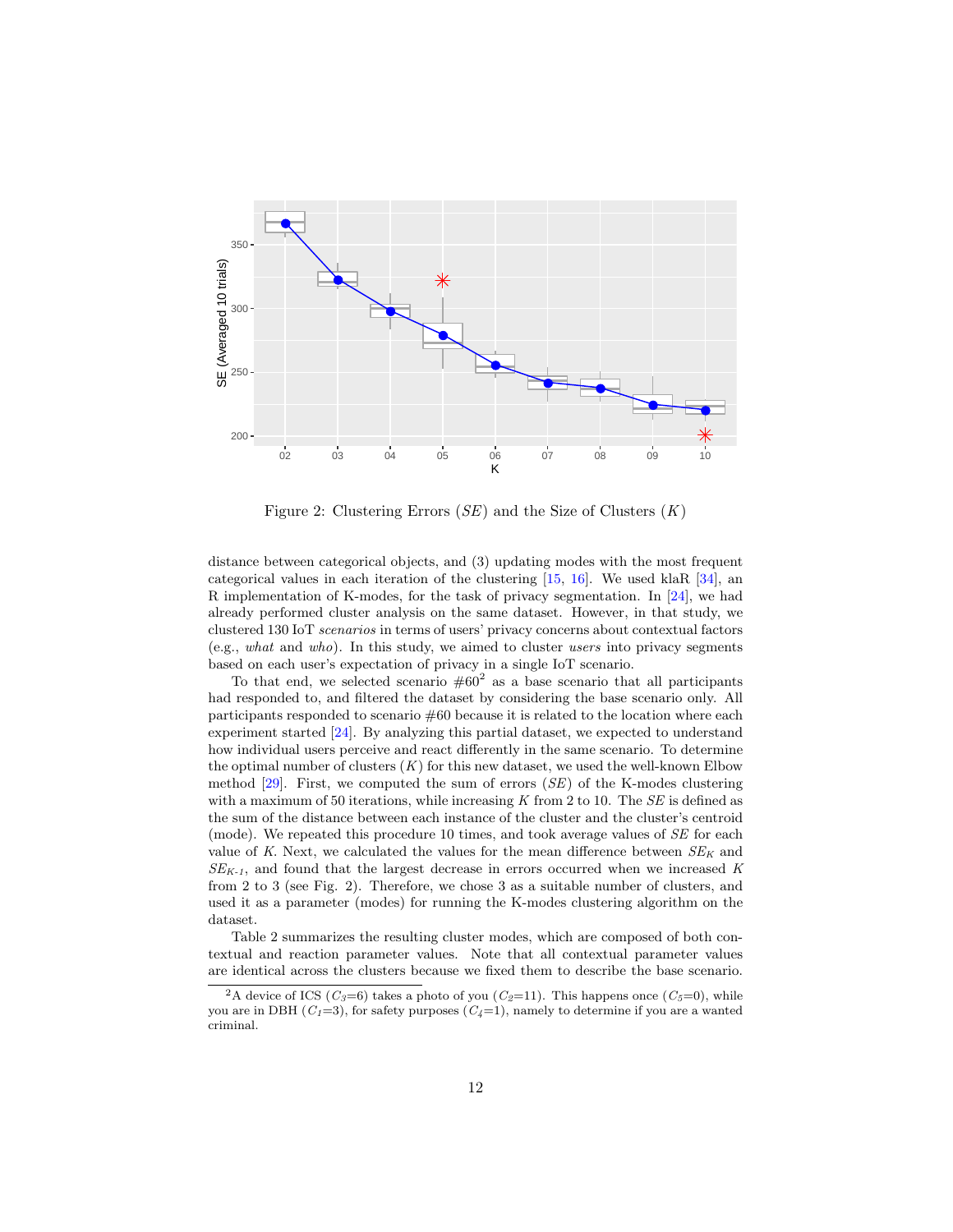| Contextual Param            | Reaction Param              | Privacy Segment        |
|-----------------------------|-----------------------------|------------------------|
| ${C_1, C_2, C_3, C_4, C_5}$ | ${R_1, R_2, R_3, R_4, R_5}$ | (Cluster Mode)         |
| 3, 11, 6, 1, 0              | 1, 1, 4, 6, 6               | Indifferent $(M_1)$    |
| 3, 11, 6, 1, 0              | 1, 0, 3, 3, 3               | Some Sensitive $(M_2)$ |
| 3, 11, 6, 1, 0              | 1, 0, 1, 1, 1               | Sensitive $(M_3)$      |

<span id="page-13-0"></span>Table 2: Modes of the Resulting Privacy Segments (Clusters)

The clusters are quite distinct from each other, primarily in the reaction parameters *comfort*  $(R_3)$ , *risk*  $(R_4)$ , reverse-coded), and *appropriateness*  $(R_5)$ : each mode has a unique combination of values for  $R_3$ ,  $R_4$ , and  $R_5$ . As shown in Table A2, these parameters represent people's privacy attitudes about IoT scenarios on a scale of 1 to 7. For example, cluster mode 3 ( $M_3$ ) contains  $R_3=1$ ,  $R_4=1$ , and  $R_5=1$ , indicating that the given scenario is perceived by participants as very uncomfortable, very risky, and very *inappropriate*, respectively. For  $M_3$ , the value of the reaction parameter *permission*  $(R<sub>2</sub>)$  is zero. This means that users belonging to cluster 3 are likely to reject the base scenario because they have negative views on privacy in this scenario. Therefore, we marked the clusters (privacy segments) using these three reaction parameters. We labeled privacy segment 1 ( $PS<sub>1</sub>$ ) as *Indifferent to Privacy* since its mode contains the second highest value for  $R_4$  and  $R_5$  (namely, 6 on a 7-item scale). Likewise, we labeled privacy segment  $2 (PS<sub>2</sub>)$  as *Somewhat Sensitive to Privacy* (the values of  $R<sub>3</sub>$ ,  $R<sub>4</sub>$ , and  $R_5$  fall slightly below the scale average), and privacy segment 3 ( $PS_3$ ) as Sensitive to Privacy. As a result, 74%, 15%, and 11% of the participants were assigned into Indifferent to Privacy, Somewhat Sensitive to Privacy, and Sensitive to Privacy segments, respectively. Finally, we repeated this clustering on additional scenarios  $(\#20,$  $\#73, \#93, \#111$  $\#73, \#93, \#111$  $\#73, \#93, \#111$ <sup>3</sup> which were the next most frequently visited scenarios after  $\#60$ . We arrived at the same conclusions regarding the number  $(K=3)$  and labels of the resulting privacy segments.

To validate the distinctiveness of the resulting privacy segments, we performed two Welch's t-tests on the  $R<sub>3</sub>$  parameter between the following pairs of privacy segments:  $(PS_1, PS_2)$  and  $(PS_2, PS_3)$ . The reason for using Welch's t-test is that all privacy segments have different variances in the  $R_3$  parameter. The tests confirm that the difference in the means of the  $R_3$  parameter between each pair of the segments is statistically significant ( $p < 0.025$ , Bonferroni-corrected for two comparisons). Next, we also conducted Welch's t-tests on the  $R_4$  and  $R_5$  parameters and drew the same conclusion. Thereby, we verified that the privacy segments are sufficiently distinct from each other in terms of participants' reactions to the given scenario.

Because privacy segment information for all users was available from such a cluster analysis, we then utilized it as an additional feature for building predictive models. This is because privacy segment information is known to be useful for quantifying an individual's judgement about privacy and utility in various circumstances [\[20,](#page-23-9) [22\]](#page-23-6).

#### 4.2.3 Predictive Performance Evaluation

As described in Section 4.1.2, we treated the five contextual parameters as basic features for training the deep learning part of LMDNN. We then considered interrelated parameters, especially based on the what  $(C_2)$  and who  $(C_3)$  parameters, in conducting both wide and deep learning via LMDNN. This is not only because both contex-

<span id="page-13-1"></span><sup>3</sup>Number of respondents (scenario ID): 140 (#20), 138 (#73), 136 (#93), 162 (#111)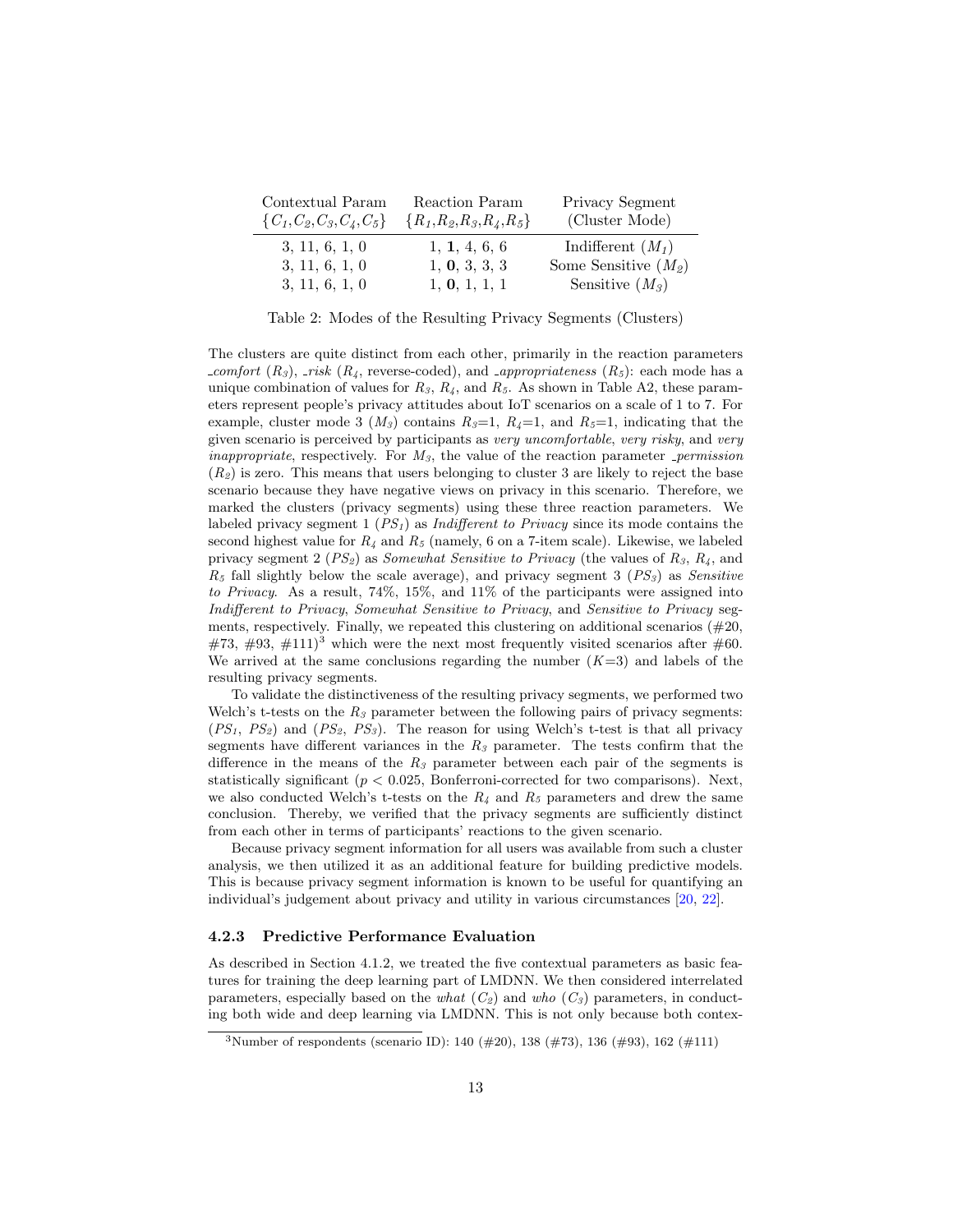| Feature Combination                                                                   | AUC    |
|---------------------------------------------------------------------------------------|--------|
| $(1)$ $C_1, C_2, C_3, C_4, C_5$                                                       | 0.6421 |
| (2) $C_1, C_2, C_3, C_4, C_5, C_2 \times C_{\{1,3,4,5\}}, C_3 \times C_{\{1,4,5\}}$   | 0.6528 |
| (3) $C_1, C_2, C_3, C_4, C_5, C_2 \times C_{1,3,4,5}$ , $C_3 \times C_{1,4,5}$ , $PS$ | 0.6725 |

<span id="page-14-0"></span>Table 3: Predictive Performance of LMDNN Models (10-fold CV)

tual parameters have a significant impact on people's privacy decisions, but because the memorization of some interactions between parameters (i.e., cross-product feature transformations) can improve the performance of the deep model of LMDNN. As an additional feature, we adopted privacy segment information because it differentiates users according to their perceptions of privacy. We tested the following combinations of features to assess their influence on the predictive performance of LMDNN models.

- 1. Contextual parameters (deep learning)
- 2. Contextual parameters with interactions (wide and deep learning)
- 3. Contextual parameters with interactions and privacy segment information (wide and deep learning)

Using the whole IoTP dataset, we performed 10-fold CV on the LMDNN model trained with each of these feature combinations. As expected, the AUC score gradually improves as we added cross-product feature transformations and privacy segment information to the five basic contextual features (see Table [3\)](#page-14-0). We then concluded that both the contextual parameters (including interactions) and privacy segment information can act as informative features for predicting the binary value of the reaction parameter *permission*  $(R_2)$  through LMDNN.

### 4.3 Training Strategy

Based on the selected machine learning model (LMDNN) and features (contextual and privacy segment information), we investigated the best strategy to build a predictive model (i.e., classifier) for each individual user. First, we reviewed two commonly used strategies, individual and one-size-fits-all modeling. Individual modeling typically utilizes a single user's instances as training data, and will therefore result in a highly personalized user-specific model if a sufficient amount of training data is available. One-size-fits-all modeling, in contrast, trains a single model based on all users' data, so that reasonable predictions can be made about new users for whom insufficient data is available. Next, we proposed our strategy that we dub one-size-fits-segment modeling. It was designed to utilize the one-size-fits-all paradigm for making predictions for users grouped by privacy segmentation. We analyzed the overall and per-user performance of the predictive models trained through these three different strategies, and then draw some practical implications.

#### 4.3.1 Individual Modeling

This is the most popular and straightforward approach for building user-specific machine learning models for privacy decision support systems, especially targeted at predicting users' decisions about the disclosure of personal information on social network services [\[35,](#page-24-1) [12,](#page-22-1) [36,](#page-24-2) [37,](#page-24-3) [40,](#page-24-4) [6\]](#page-22-2). It constructs a distinctive predictive model per each user by using his/her data only. This assumes that each user has a very different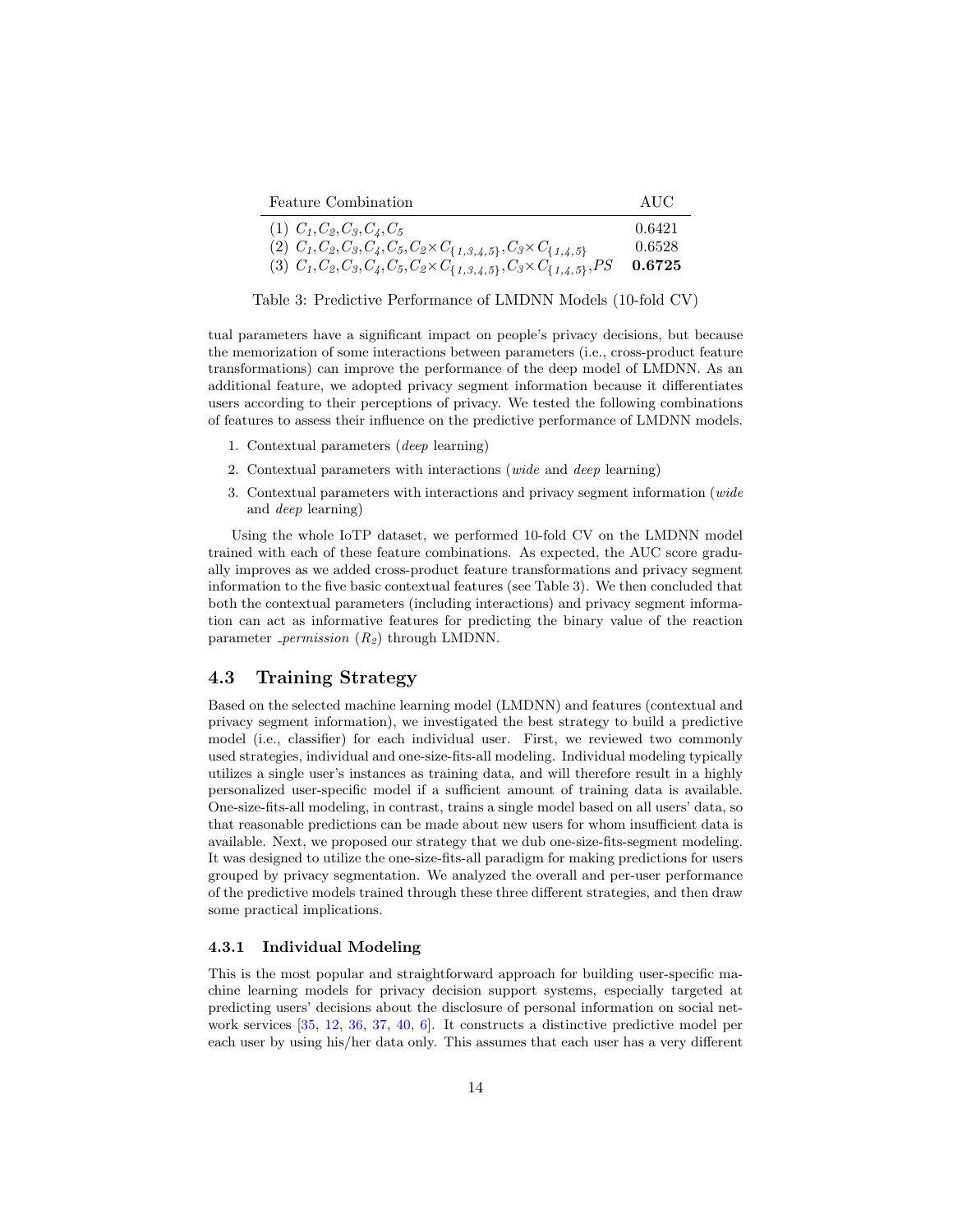point of view regarding privacy, therefore the others' data are not useful for modeling and predicting his/her own privacy decision-making. As most previous works have adopted supervised machine learning approaches, each user will need to provide a certain amount of labeled training data (e.g., historical decisions for privacy-invasive scenarios). For instance, Bilogrevic et al. [\[6\]](#page-22-2) stated that they needed 40 manual decisions from each user to build personalized models with a reasonable predictive performance, which is a quite burdensome amount. The more training data a user provides, the more the performance of the individual predictive model tends to improve. For these reasons, an individual modeling strategy is suitable for situations in which service providers could acquire enough training data from each individual user. Like  $[6]$ , the study participants in  $[24]$  made about 40 privacy decisions (reaction parameter *permission*) on average. Therefore, we first applied individual modeling for constructing personalized LMDNN models to check whether this strategy is adequate for solving our own problem. Specifically, we trained and evaluated a single LMDNN model for a specific user based on his/her data. We repeated it for all users in the dataset. As input features, we utilized solely the five contextual parameters with their interactions. Since each individual LMDNN model is exclusively trained using each user's data, we do not use privacy segment information in this experimental setup.

#### 4.3.2 One-size-fits-all Modeling

One-size-fits-all contrasts with an individual modeling strategy. Instead of building multiple user-specific predictive models, it generates a single universal model based on data collected from a crowd of users. Because a one-size-fits-all predictive model is trained using a larger dataset (multiple users' data), it typically represents a wider range of common feature-target patterns than an individual model. Therefore, researchers have often utilized a one-size-fits-all modeling strategy for building a predictive model that makes initial predictions (e.g., default privacy settings) for new users who did not provide training data [\[6\]](#page-22-2). Recently published works [\[41,](#page-24-8) [30\]](#page-23-10) also adopted one-size-fits-all modeling to make their privacy decision support systems generalizable to a wide range of users. The authors in [\[30\]](#page-23-10) collected IoT-related privacy decisions from 1,007 Amazon Turkers through an online survey, and built one-size-fits-all predictive models for randomly chosen 50 participants. They reported that the overall accuracy of these trained models ranges from 76% to 80%, depending on whether most (75%) or all (100%) of the other participants' responses are used as training data. To verify the applicability of the one-size-fits-all modeling strategy to privacy decision support for real-world IoT environments (using IoTP dataset), we built a one-size-fitsall LMDNN model for each user based on data collected from all other users, utilizing both contextual and privacy segment information as input features. Each user's data was used thereafter to assess the predictive power of his/her LMDNN model.

#### 4.3.3 One-size-fits-segment Modeling

We proposed a novel approach called one-size-fits-segment modeling. This is a modified version of one-size-fits-all modeling. It builds multiple universal models for several groups of users rather than for the entire user population. Here, we utilized the result of privacy segmentation (see Section [4.2.2\)](#page-11-1) as a criterion to cluster users. We intended to improve the performance of one-size-fits-all modeling by constructing peruser predictive models based on data collected from same-minded users in terms of privacy. We believe that each individual user will be benefitted if a predictive model is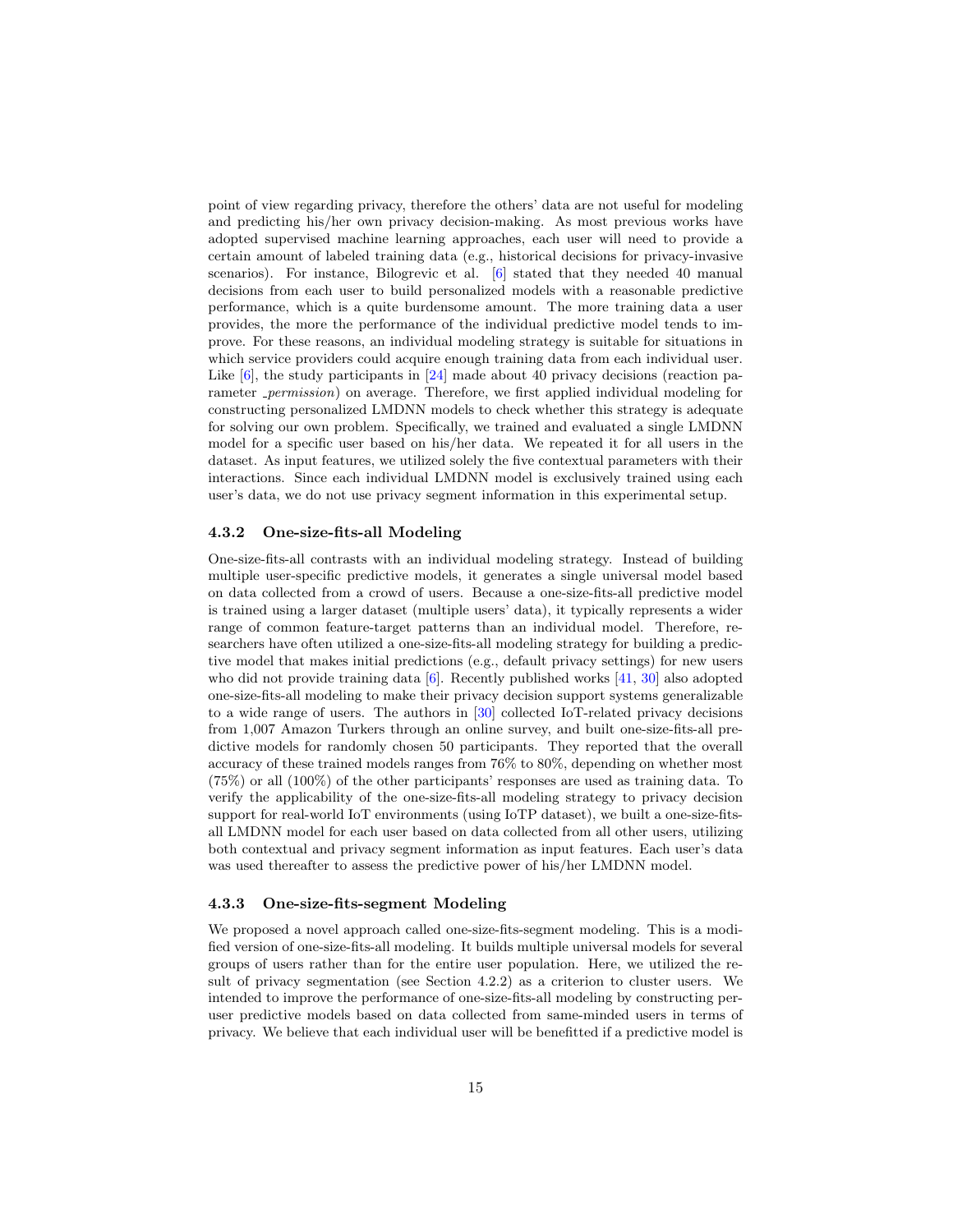| Training Strategy     | Mean AUC | Std. Dev. |
|-----------------------|----------|-----------|
| Individual            | 0.4806   | 0.2179    |
| One-size-fits-all     | 0.6699   | 0.1721    |
| One-size-fits-segment | 0.6782   | 0.1668    |

<span id="page-16-0"></span>Table 4: Predictive Performance of LMDNN Models

trained on large volumes of data provided by others similar to him/her. To verify the proposed approach, we conducted experiments as follows. First, we divided users in the IoTP dataset into three groups according to our privacy segmentation. For each single user, we determined the privacy segment to which he/she belongs, and built a one-size-fits-segment LMDNN model by utilizing data collected from other users in the corresponding privacy segment. Each user's data was used as test data for measuring the predictive performance of his/her LMDNN model. Unlike one-size-fits-all modeling, we only utilized contextual parameters (including interactions between them) as input features. As explained, privacy segment information was utilized to split users with regard to the subset of their stated privacy decisions, thereby constructing onesize-fits-segment LMDNN models for every single user. In comparison with individual modeling and one-size-fits-all modeling (described in [\[24\]](#page-23-1)), the proposed mechanism does not burden new users because it just asks five questions (reaction parameters) about a single base scenario to perform privacy segmentation.

#### 4.3.4 Predictive Performance Evaluation

We compared the predictive power of these three different training strategies as follows. Regarding individual modeling, we trained and assessed the predictive performance of user-specific LMDNN models via 10-fold CV. Each of these models was trained on all data instances from a different user in the IoTP dataset. We repeated this procedure for all users and took the average of their AUC scores as the overall predictive performance of individual modeling. For one-size-fits-all or one-size-fits-segment modeling, we constructed a target user's LMDNN model based on all other users' data and tested the trained model using the target user's data. Unlike [\[30\]](#page-23-10), we repeated this for all users and calculated the average AUC score for each strategy. Finally, we compared these mean AUC scores for three training strategies to choose the best.

Table [4](#page-16-0) summarizes the experimental results showing that both the one-size-fits-all and the one-size-fits-segment modeling strategy significantly outperform the individual modeling strategy. Furthermore, one-size-fits-segment shows a slightly better performance than one-size-fits-all. This is because one-size-fits-segment LMDNN models are trained by the data of same-minded users, thereby predicting each user's privacy decisions more accurately. This finding was unexpected since most previous research about privacy decision support has reported that individual modeling is better than one-size-fits-all modeling for inferring users' privacy decision-making. One possible explanation is that the size of per-user training data was not large enough to learn sparse high-dimensional feature spaces. Participants in the dataset responded to an average of 39.58 scenarios (std. dev: 14.65), or about 33% of all available scenarios. Each scenario received 50.9 responses on average (std. dev: 40.16). When we transformed the dataset into a user-scenario matrix (i.e., each cell represents an observed feature-target pattern), the sparsity<sup>[4](#page-16-1)</sup> of this matrix was 0.6566. This low response rate may also be

<span id="page-16-1"></span><sup>4</sup>1 - (nonzero entries/total entries in a user-scenario matrix)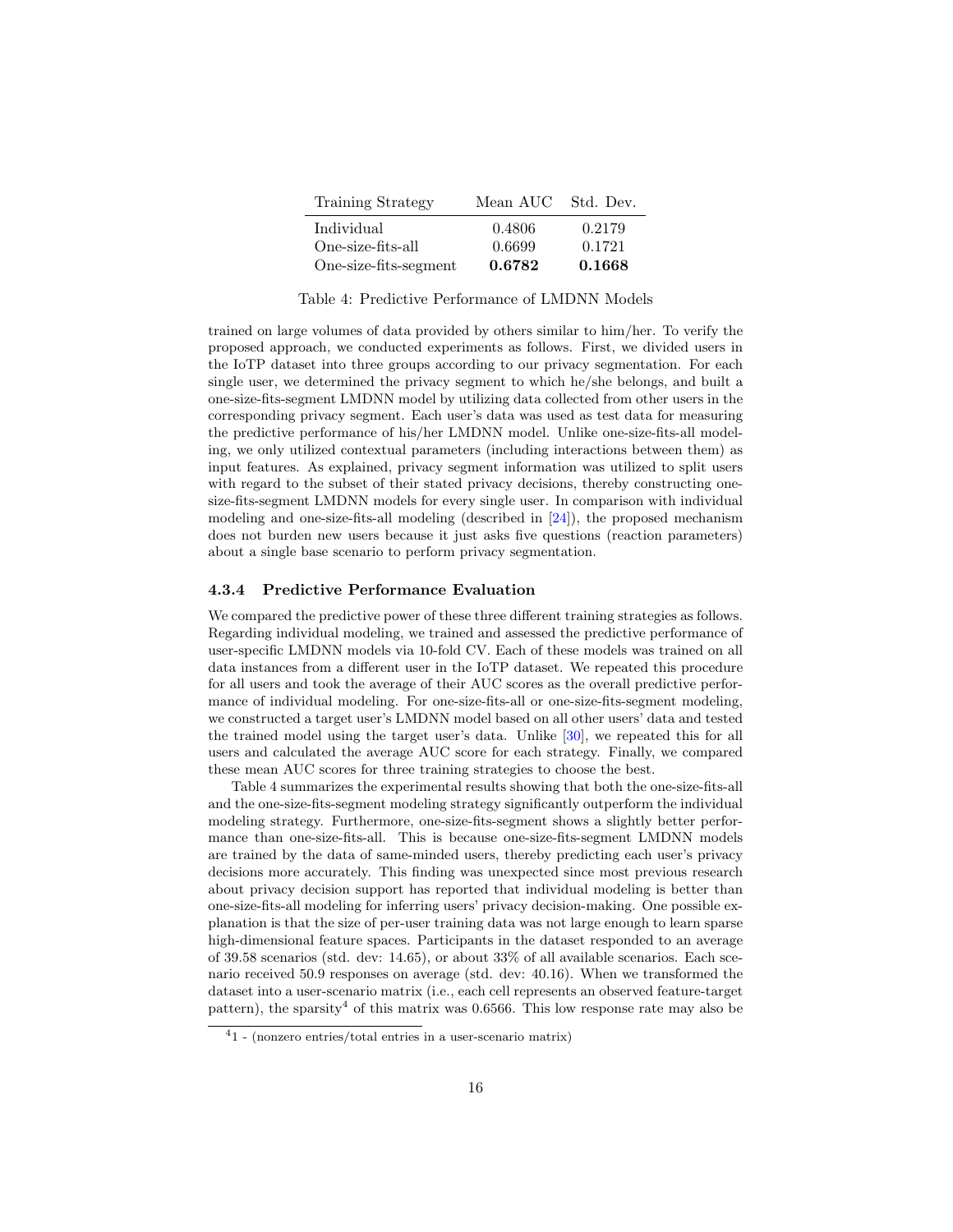

<span id="page-17-0"></span>Figure 3: Per-user Predictive Performance

found in future real-world situations since the number of applications and services in IoT environments is likely to increase over time. As a result, it could be difficult to collect enough training data from each IoT user to build individual predictive models from scratch.

Fig. [3](#page-17-0) presents the per-user predictive performance of two model training strategies: individual and one-size-fits-segment modeling. Results have been filtered out by the threshold of  $AUC > 0.5$  and sorted by the AUC score of individual LMDNN models in ascending order. As can be seen, one-size-fits-segment LMDNN models show a better predictive performance than individual LMDNN models for about 80% of the users (left side of the chart). However, there is also the opposite effect for about 20% of users (far right side of the chart) who have highly accurate individual LMDNN models  $(AUC > 0.7)$  trained solely on their data. To check the causes of this per-user difference, we performed Pearson's chi-square tests for independence between personal attributes (gender, age, type of university affiliation)<sup>[5](#page-17-1)</sup> and the fitted training strategy. For instance, we constructed a  $2\times 2$  contingency table using two binary variables, age (18-25 or older than 25) and training strategy (one-size-fits-segment or individual modeling), and assessed the significance of the difference between the two proportions (i.e., users aged 18-25 and older users, both have superior one-size-fitssegment LMDNN models). The test confirms that there is no statistical evidence of an association between these two variables at the .05 significance level. We iterated this test for other personal attributes such as gender (male or others) and the type of university affiliation (undergraduate students or others), and reached the same conclusion. Identifying latent factors (e.g., cultural background in privacy decision-making [\[26\]](#page-23-11)) that cause this difference is one possible future research direction. If we were to find these factors, we could determine the most appropriate modeling strategy for each individual user in advance, and then accordingly utilize it for better predictive performance.

<span id="page-17-1"></span> $^5 \rm{Mode}$  values of these attributes are male, 18-25, and undergraduate students, respectively.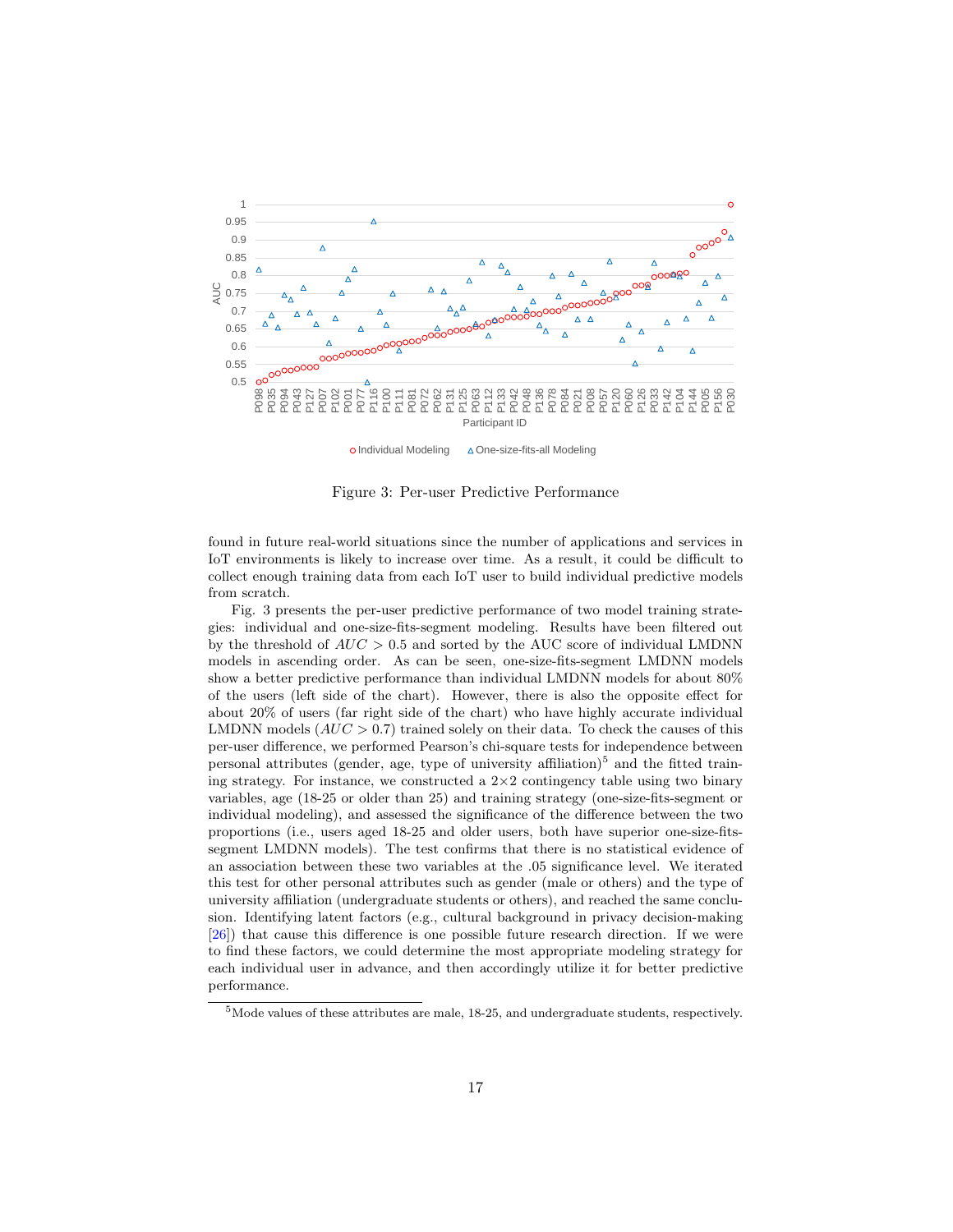

<span id="page-18-0"></span>Figure 4: Per-segment Predictive Performance

### 4.4 Implications

We confirmed that privacy segment information is helpful for understanding and predicting people's privacy decision-making about various IoT services. Specifically, one-size-fits-segment modeling shows the best predictive performance (mean AUC of  $0.6782$ ; N=172) compared with the previously proposed model training strategies. However, even a single false positive may cause undesired information monitoring in IoT, making users reluctant to use privacy decision support systems. At its current accuracy, we should therefore use the prediction results only to give recommendations to users that they can still inspect and override; we should not use the prediction results for automated disclosure decisions. Moreover, we should strive for further improvement of the predictive performance. In the following, we explained how the current predictive performance could be improved.

#### 4.4.1 Role of Privacy Segment Information

To better interpret the performance of one-size-fits-segment modeling, we measured the predictive performance of the trained LMDNN models for each privacy segment. Fig. [4](#page-18-0) indicates that users who are assigned to the Sensitive to Privacy segment have the most accurate LMDNN models (mean AUC of 0.729, std. dev: 0.074). Likewise, users belonging to the Somewhat Sensitive to Privacy segment also tend to have LMDNN models with a reasonable performance (mean AUC of 0.708, std. dev: 0.101). Users in the Indifferent to Privacy segment however have relatively inaccurate LMDNN models compared to those in other privacy segments (mean AUC of 0.665, std. dev: 0.184). Here, we also could not identify any inter-segment differences in terms of personal characteristics such as gender, age, and the type of university affiliation. One possible explanation is that participants in both the Sensitive to Privacy and Somewhat Sensitive to Privacy segments presumably responded to IoT monitoring scenarios more carefully than participants in the Indifferent to Privacy segment, thereby providing more consistent privacy decisions (i.e., high-quality training data). We might need to consider strategies for improving the data collection process for the Indifferent to Privacy segment. For instance, users who are indifferent about privacy could be asked for more training data than the other users. This is because a higher amount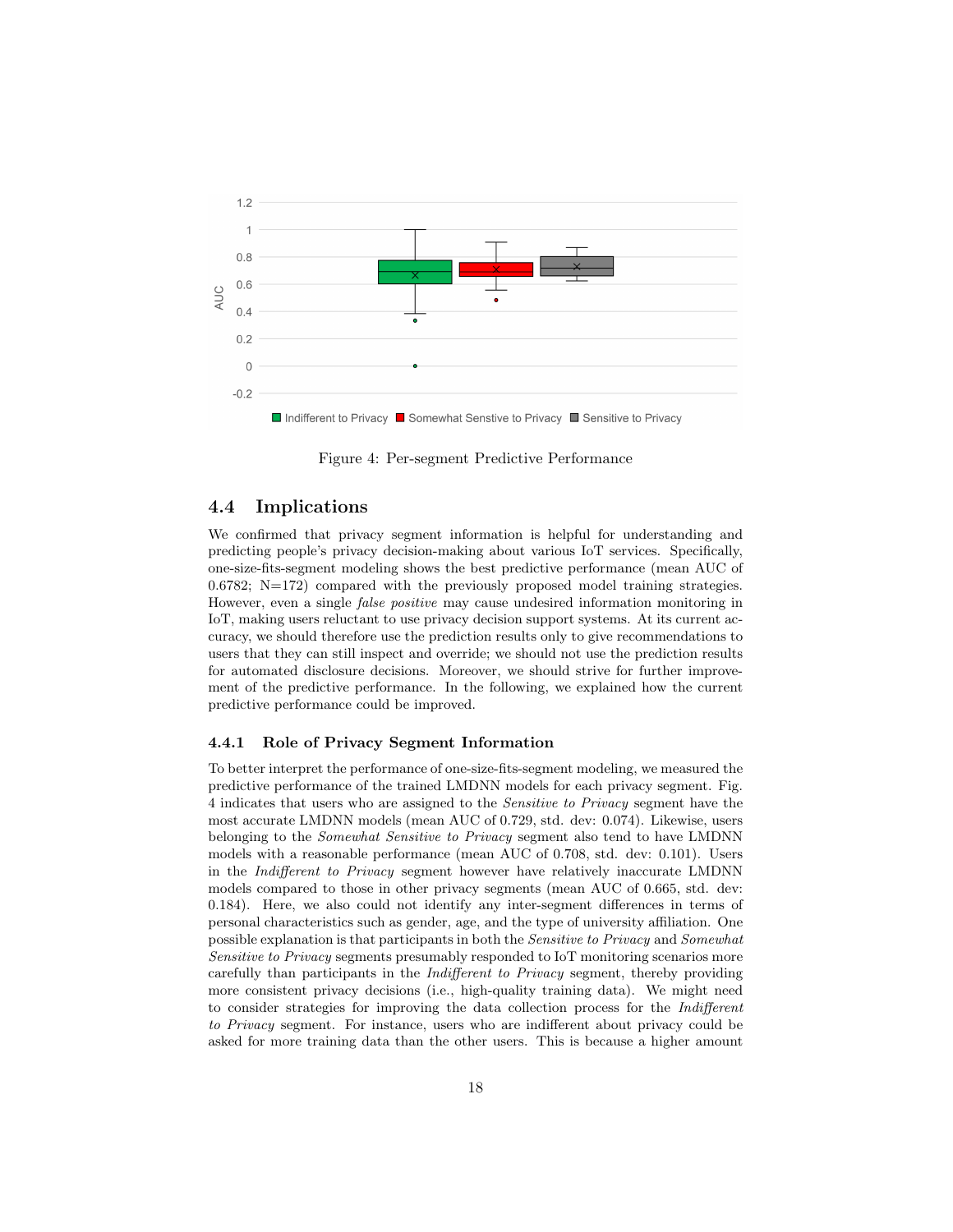of training data would reduce uncertainty in predictive models, and therefore likely improve performance. It might also be possible to utilize privacy nudges [\[28\]](#page-23-4), which can make privacy-insensitive users aware of unexpected outcomes of personal information monitoring, for steering users towards more consistent privacy behavior.

#### 4.4.2 Size of Individual Training Data

Regarding individual modeling, 28 users had highly accurate  $(AUC > 0.7)$  individual LMDNN models trained on their own data. Furthermore, individual models can be continuously improved as each user provides additional training data. To verify this claim, we built a linear regression model with the number of user responses (i.e., size of training data) as the independent variable and AUC scores (i.e., predictive performance) as the dependent variable. According to the fitted regression model, a statistically significant positive relationship exists between these two variables ( $p <$ 0.005). Therefore, the collection of extra training data might further improve the performance of individual machine learning models. Yet, asking for additional data can also be burdensome and privacy-invasive.

#### 4.4.3 Hybrid Modeling

For these reasons, it might be desirable to gradually morph one-size-fits-segment models into individual models. Like  $[6, 41, 30]$  $[6, 41, 30]$  $[6, 41, 30]$  $[6, 41, 30]$  $[6, 41, 30]$ , we verified that our one-size-fits-segment LMDNN models can make reasonably accurate predictions for two segments, even for new users. Therefore, we can utilize them to produce default privacy settings that are applicable to the general population (grouped by privacy segmentation). As mentioned before, however, these general predictive models would need to be tailored to each user to make more accurate predictions. One possible avenue would be to gradually transform one-size-fits-segment LMDNN models into personalized individual LMDNN models for each user. Specifically, it is necessary to continuously retrain (update) the base one-size-fits-segment LMDNN model with user-provided training data while increasing the weights of this user-provided data (i.e., transfer learning [\[32,](#page-23-12) [18,](#page-22-12) [25\]](#page-23-13)). This should then better fit the updated LMDNN model with the user's unique behavioral patterns. Active learning paradigms can also be applied to reduce users' labeling efforts as much as possible.

## 5 Discussion and Limitations

We studied machine learning mechanisms for modeling and predicting users' privacy decisions regarding personal information tracking in IoT environments. After investigating various machine learning algorithms, input features, and model training strategies, we proposed a novel mechanism called one-size-fits-segment modeling for privacy decision support systems in IoT. We showed that the proposed mechanism exhibits a reasonable predictive performance on privacy behavioral data captured in the field. Our work goes far beyond the limited machine learning approach in [\[24\]](#page-23-1), where contextual parameters (without consideration for interaction effects) and cluster membership information of IoT service scenarios were used as features for building a decision treebased predictive model. We believe this approach is not very practical because it requires users to specify reaction parameter values for dozens of scenarios in advance. Another difference between [\[24\]](#page-23-1) and this work lies in the examination of the model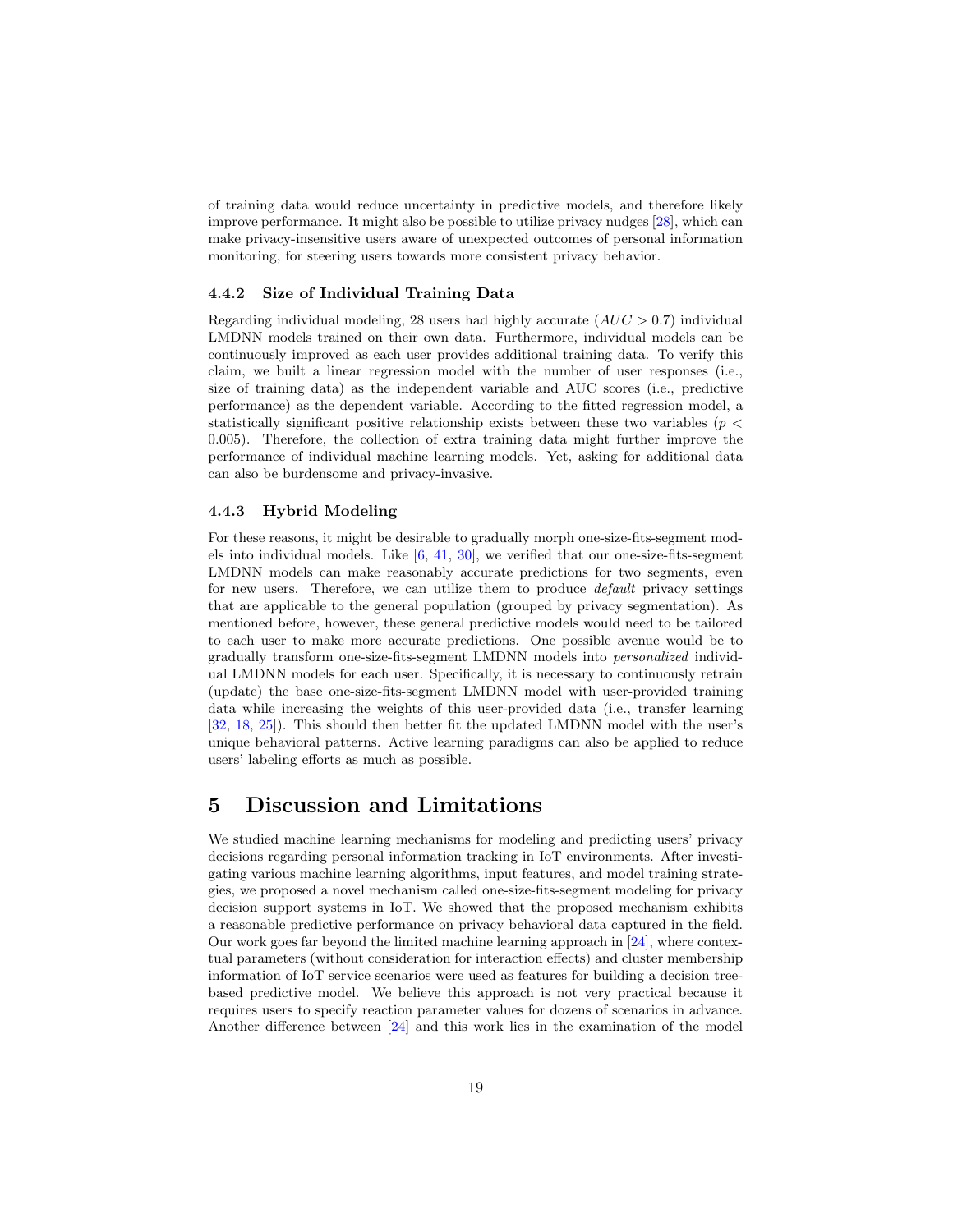training strategies; we only tested one-size-fits-all modeling (i.e., single classifier) in [\[24\]](#page-23-1), and hence the results may provide limited implications (e.g., lack of consideration for per-user predictive performance). Yet, our work still has some shortcomings that will be addressed in the next few sub-sections.

### 5.1 Representability of Data

First, we need to consider the representativeness of the dataset we used. The study participants were predominantly university students aged 18-25 (82%), since we recruited them on campus. This may induce a sampling bias that makes our results less generalizable. In other words, we do not know how the proposed mechanism will work on datasets collected from other populations (e.g., older users who are not familiar with IoT). In this regard, we plan to validate our mechanism with more representative samples, thereby confirming a future direction of this research (e.g., continuous updates of one-size-fits-segment LMDNN models with user-provided data). It will also be necessary to apply the proposed mechanism to different domains (e.g., privacy decisions in healthcare settings), and verify its expandability. To that end, we need to collect or get access to users' privacy behavioral data regarding such a domain.

### 5.2 Reliability of Privacy Segmentation

We utilized the results of privacy segmentation to improve the performance of our predictive models. As discussed, we performed privacy segmentation by clustering users into several groups based on their responses toward a single scenario. Here, we utilized scenario #60 as a base scenario since all users responded to this scenario; this enabled us to assign privacy segment information to each of the users. We also tried four different base scenarios to validate whether our clustering methodology (i.e., determining the correct number and labels of the clusters) is sound, and the result was positive. However, it is also important to check the invariance of the clustering results. As future work, we plan to collect all users' privacy decisions regarding more than one base scenario and conduct pair-wise comparisons on the clustering results so as to confirm the resulting privacy segments are stable no matter which base scenario is used for privacy segmentation. If a user was assigned to the same privacy segment regardless of the base scenario, we can consider the results of privacy segmentation as ground truth. Otherwise, we need to devise a way to decide on the most accurate privacy segment for this user. One possible approach is a majority vote among the segmentation results from all base scenarios.

### 5.3 Privacy Paradox

The privacy paradox is the phenomenon that people's stated privacy preferences or decisions often seem inconsistent with their actual behaviors [\[2,](#page-21-3) [17,](#page-22-13) [11\]](#page-22-14). As explained before, we utilized stated privacy decisions collected through ESM in a simulated IoT environment [\[24\]](#page-23-1) as training data, and not actual behavior observed in a working IoT environment. Although we had tried to make participants perceive they were in a real situation, we do not know how they would actually behave in real-world situations. Therefore, we need to construct a working IoT environment, let participants freely interact with the environment, and then collect the corresponding privacy decisions, possibly with sensor data. To that end, we plan to conduct an experimental study for collecting (large-scale) privacy behavioral data from real users in an operational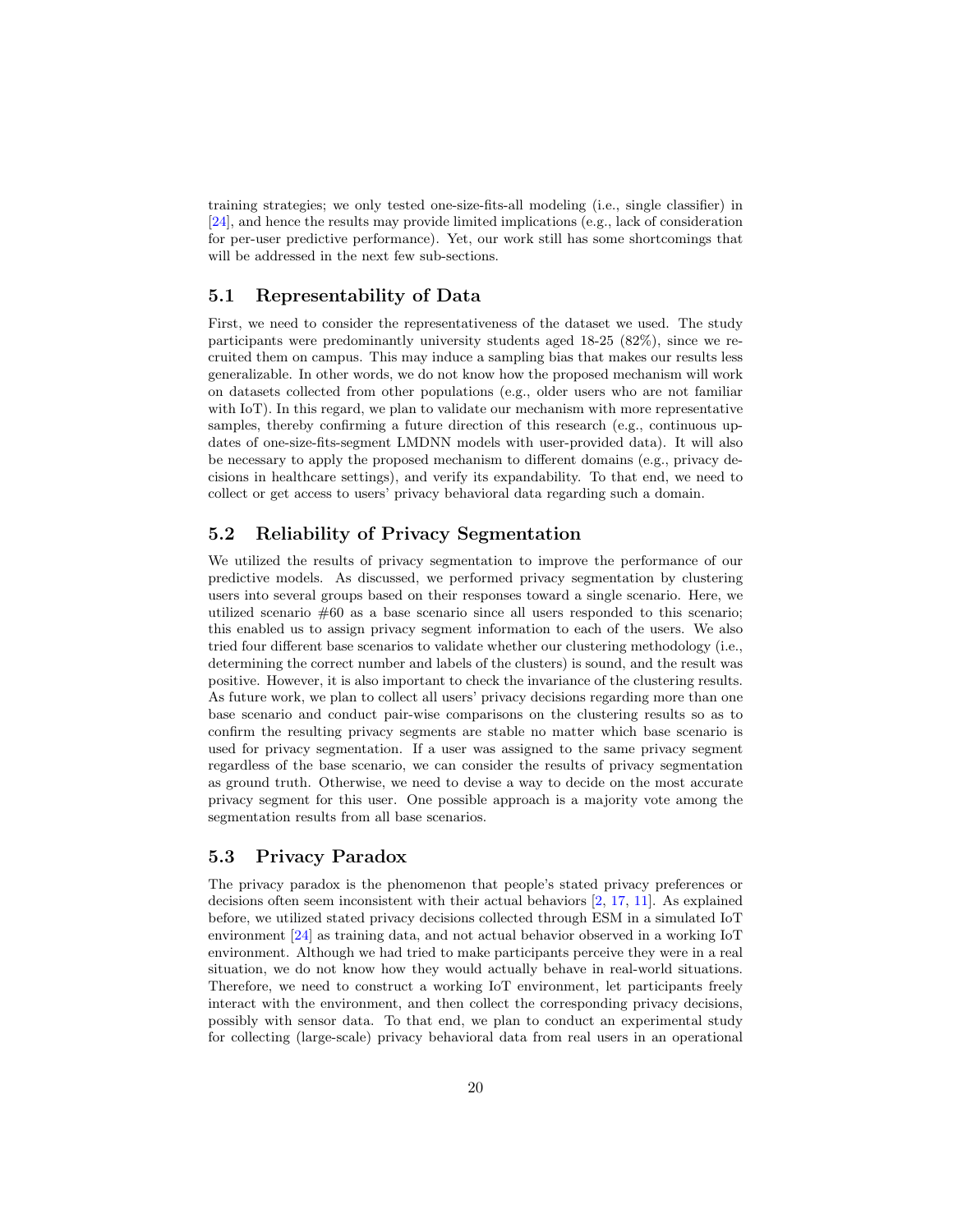IoT system based on open protocols for IoT discovery and interaction, such as the Open Connectivity Foundation (OCF), Web of Things, or Physical Web. By using this dataset, we need to confirm the effectiveness of the proposed mechanism.

# 6 Conclusion

In this paper, we proposed a novel machine learning mechanism for predicting people's privacy decisions in IoT environments. We aimed to predict binary privacy decisions for each user, namely whether to allow or reject a given personal information monitoring scenario in IoT. To begin with, we adopted linear model and deep neural networks (LMDNN) as the machine learning model for our study. Using a privacy behavioral dataset (N=172) collected from our earlier study, we confirmed that LMDNN provides better predictive performance than conventional machine learning models that have been widely used in the literature. Next, we utilized both contextual and privacy segment information as input features for training LMDNN models. We adopted a wide range of contextual factors comprising diverse IoT scenarios. We then generated users' privacy segment information by clustering their privacy decisions about a single selected IoT scenario. Lastly, we proposed a new model training strategy called one-size-fits-segment modeling, and compared its performance with two commonly used strategies: individual and one-size-fits-all modeling. Experimental results indicated that one-size-fits-segment outperforms other modeling strategies. We also presented some practical implications regarding the design and development of privacy decision support systems for IoT environments. Future work will focus on collecting privacy-related human behavioral data from more representative samples of users interacting with working IoT systems, and validating the proposed mechanism on this new dataset.

# Acknowledgement

This research was funded by NSF grant SES-1423629. The human subjects research described herein is covered under IRB protocol #2014-1600 at the University of California, Irvine.

# References

- <span id="page-21-1"></span>[1] Martín Abadi, Ashish Agarwal, Paul Barham, Eugene Brevdo, Zhifeng Chen, Craig Citro, Greg S Corrado, Andy Davis, Jeffrey Dean, Matthieu Devin, et al. Tensorflow: Large-scale machine learning on heterogeneous distributed systems. arXiv preprint arXiv:1603.04467, 2016.
- <span id="page-21-3"></span>[2] Alessandro Acquisti and Jens Grossklags. Privacy attitudes and privacy behavior. In Economics of Information Security, pages 165–178. Springer, 2004.
- <span id="page-21-0"></span>[3] Luigi Atzori, Antonio Iera, and Giacomo Morabito. The Internet of Things: A survey. Computer Networks, 54(15):2787–2805, 2010.
- <span id="page-21-2"></span>[4] Yoshua Bengio, Olivier Delalleau, and Clarence Simard. Decision trees do not generalize to new variations. Computational Intelligence, 26(4):449–467, 2010.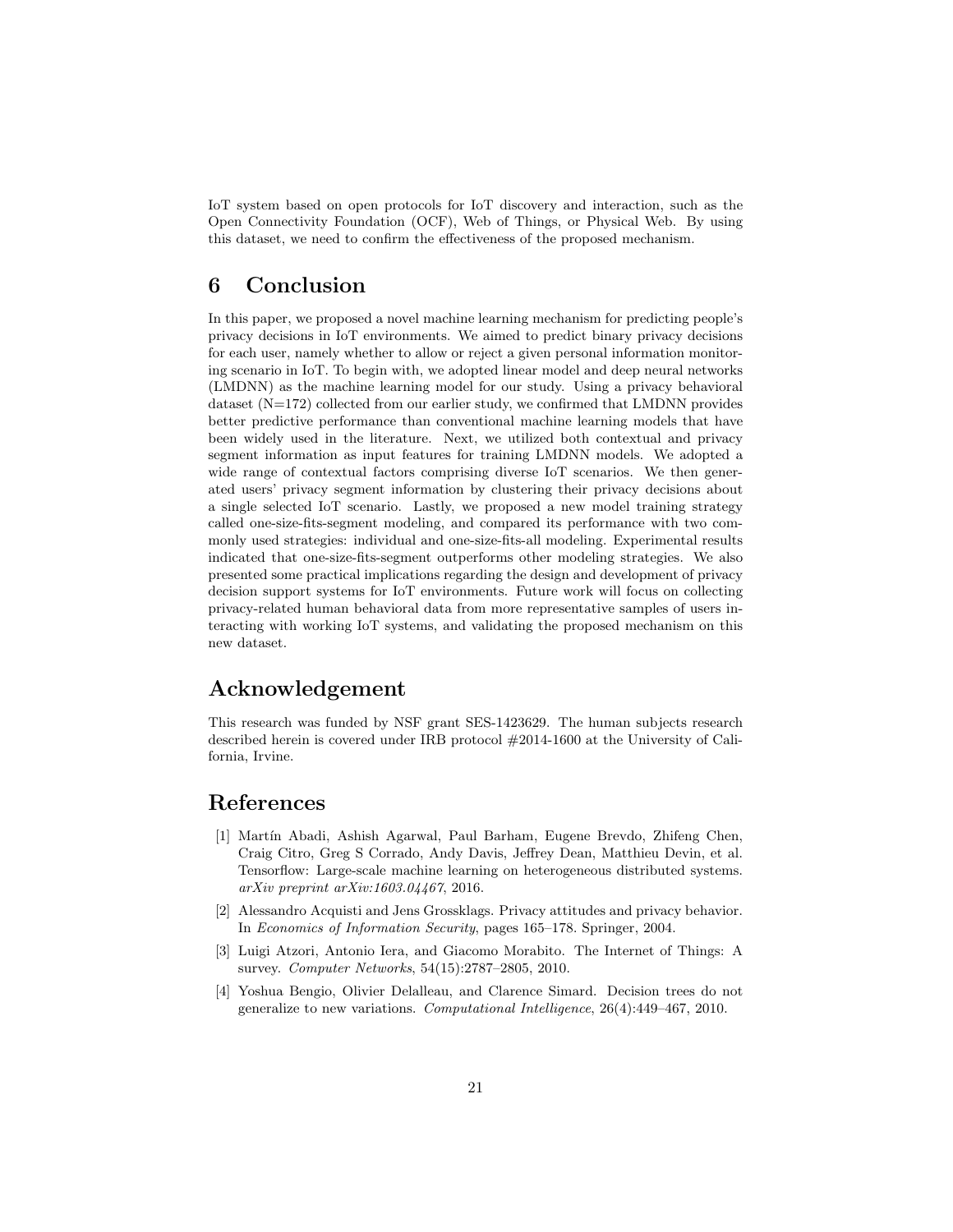- <span id="page-22-7"></span>[5] Michael Benisch, Patrick Gage Kelley, Norman Sadeh, and Lorrie Faith Cranor. Capturing location-privacy preferences: quantifying accuracy and user-burden tradeoffs. Personal and Ubiquitous Computing, 15(7):679–694, 2011.
- <span id="page-22-2"></span>[6] Igor Bilogrevic, Kévin Huguenin, Berker Agir, Murtuza Jadliwala, Maria Gazaki, and Jean-Pierre Hubaux. A machine-learning based approach to privacy-aware information-sharing in mobile social networks. Pervasive and Mobile Computing, 25:125–142, 2016.
- <span id="page-22-8"></span>[7] Grégoire Burel, Hassan Saif, and Harith Alani. Semantic wide and deep learning for detecting crisis-information categories on social media. In International Semantic Web Conference, pages 138–155. Springer, 2017.
- <span id="page-22-3"></span>[8] Heng-Tze Cheng, Levent Koc, Jeremiah Harmsen, Tal Shaked, Tushar Chandra, Hrishi Aradhye, Glen Anderson, Greg Corrado, Wei Chai, Mustafa Ispir, et al. Wide & deep learning for recommender systems. In Proceedings of the 1st Workshop on Deep Learning for Recommender Systems, pages 7–10. ACM, 2016.
- <span id="page-22-4"></span>[9] Richard Chow, Serge Egelman, Raghudeep Kannavara, Hosub Lee, Suyash Misra, and Edward Wang. HCI in business: A collaboration with academia in IoT privacy. In International Conference on HCI in Business, pages 679–687. Springer, 2015.
- <span id="page-22-0"></span>[10] Delphine Christin, Andreas Reinhardt, Salil S Kanhere, and Matthias Hollick. A survey on privacy in mobile participatory sensing applications. Journal of Systems and Software, 84(11):1928–1946, 2011.
- <span id="page-22-14"></span>[11] Kay Connelly, Ashraf Khalil, and Yong Liu. Do I do what I say?: Observed versus stated privacy preferences. Human-Computer Interaction–INTERACT 2007, pages 620–623, 2007.
- <span id="page-22-1"></span>[12] Lujun Fang and Kristen LeFevre. Privacy wizards for social networking sites. In Proceedings of the 19th international conference on World Wide Web, pages 351–360. ACM, 2010.
- <span id="page-22-6"></span>[13] Christine Hine. Privacy in the marketplace. The Information Society, 14(4):253– 262, 1998.
- <span id="page-22-9"></span>[14] Torsten Hothorn, Kurt Hornik, and Achim Zeileis. Unbiased recursive partitioning: A conditional inference framework. Journal of Computational and Graphical Statistics, 15(3):651–674, 2006.
- <span id="page-22-10"></span>[15] Zhexue Huang. A fast clustering algorithm to cluster very large categorical data sets in data mining. DMKD, 3(8):34–39, 1997.
- <span id="page-22-11"></span>[16] Zhexue Huang. Extensions to the k-means algorithm for clustering large data sets with categorical values. Data Mining and Knowledge Discovery, 2(3):283– 304, 1998.
- <span id="page-22-13"></span>[17] Carlos Jensen, Colin Potts, and Christian Jensen. Privacy practices of Internet users: self-reports versus observed behavior. International Journal of Human-Computer Studies, 63(1):203–227, 2005.
- <span id="page-22-12"></span>[18] Sergey Karayev, Matthew Trentacoste, Helen Han, Aseem Agarwala, Trevor Darrell, Aaron Hertzmann, and Holger Winnemoeller. Recognizing image style. arXiv preprint arXiv:1311.3715, 2013.
- <span id="page-22-5"></span>[19] Fatemeh Khatibloo. It's here! forrester's consumer privacy segmentation. Available at [https://go.forrester.com/blogs/](https://go.forrester.com/blogs/its-here-forresters-consumer-privacy-segmentation/) [its-here-forresters-consumer-privacy-segmentation/](https://go.forrester.com/blogs/its-here-forresters-consumer-privacy-segmentation/) (2016/12/15).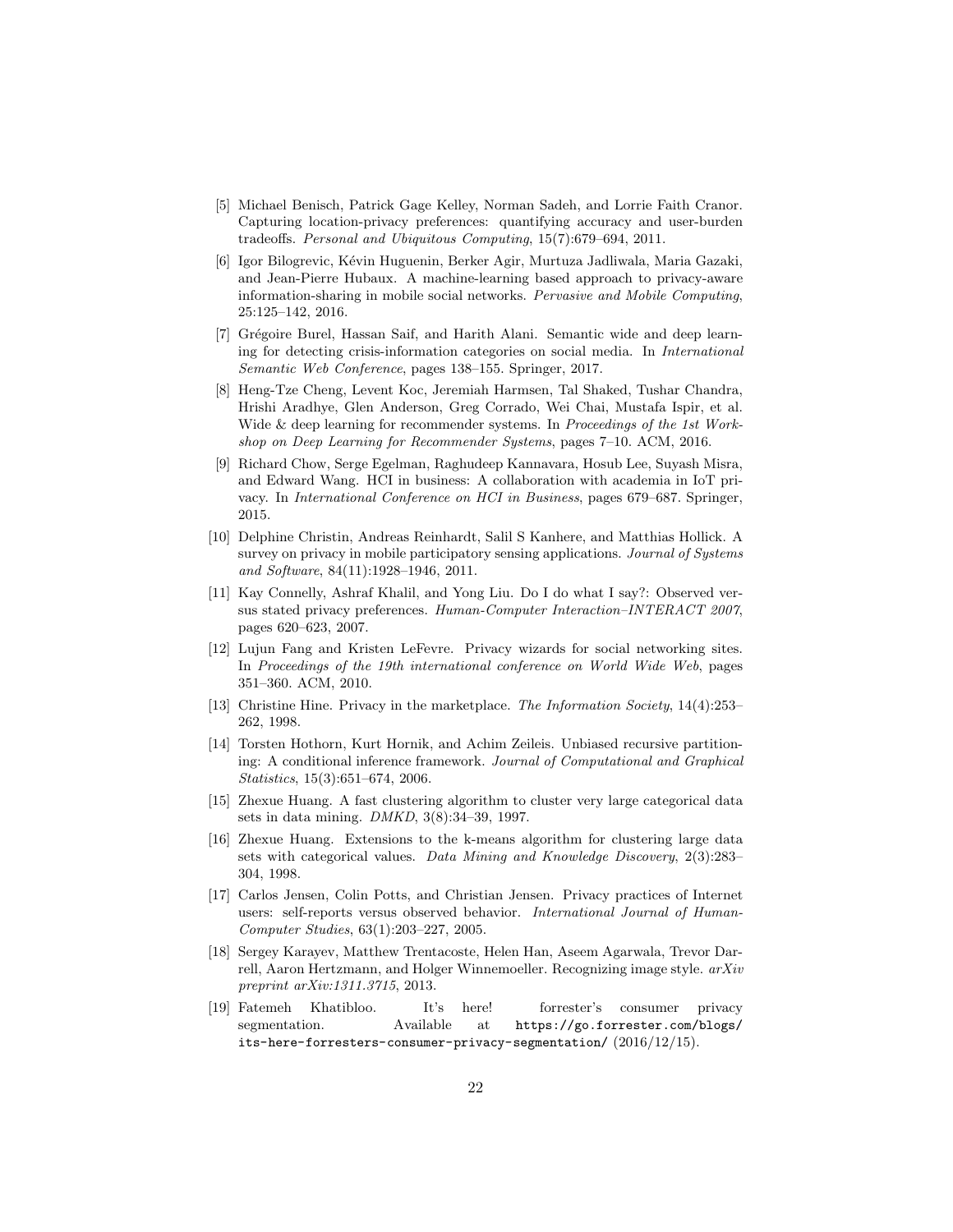- <span id="page-23-9"></span>[20] Bart P Knijnenburg, Alfred Kobsa, and Hongxia Jin. Dimensionality of information disclosure behavior. International Journal of Human-Computer Studies, 71(12):1144–1162, 2013.
- <span id="page-23-5"></span>[21] Ponnurangam Kumaraguru and Lorrie Faith Cranor. Privacy indexes: a survey of Westin's studies. Technical report, Carnegie Mellon University, Pittsburgh, PA, 2005.
- <span id="page-23-6"></span>[22] Nancy Lankton, D McKnight, and John Tripp. Privacy management strategies: An exploratory cluster analysis. In Proceedings of the 22nd Americas Conference on Information Systems (AMCIS 2016), pages 1–10, 2016.
- <span id="page-23-2"></span>[23] Hosub Lee and Alfred Kobsa. Understanding user privacy in Internet of Things environments. In Internet of Things (WF-IoT), 2016 IEEE 3rd World Forum on, pages 407–412. IEEE, 2016.
- <span id="page-23-1"></span>[24] Hosub Lee and Alfred Kobsa. Privacy preference modeling and prediction in a simulated campuswide IoT environment. In Pervasive Computing and Communications (PerCom), 2017 IEEE International Conference on, pages 276–285. IEEE, 2017.
- <span id="page-23-13"></span>[25] Hosub Lee, Cameron Upright, Steven Eliuk, and Alfred Kobsa. Personalized object recognition for augmenting human memory. In Proceedings of the 2016 ACM International Joint Conference on Pervasive and Ubiquitous Computing: Adjunct, pages 1054–1061. ACM, 2016.
- <span id="page-23-11"></span>[26] Yao Li, Alfred Kobsa, Bart P Knijnenburg, Carolyn Nguyen, et al. Cross-cultural privacy prediction. Proceedings on Privacy Enhancing Technologies, 2017(2):113– 132, 2017.
- <span id="page-23-3"></span>[27] Jialiu Lin, Bin Liu, Norman Sadeh, and Jason I Hong. Modeling users' mobile app privacy preferences: Restoring usability in a sea of permission settings. In Proceedings of the 10th Symposium on Usable Privacy and Security (SOUPS 2014), pages 199–212, 2014.
- <span id="page-23-4"></span>[28] Bin Liu, Mads Schaarup Andersen, Florian Schaub, Hazim Almuhimedi, SA Zhang, Norman Sadeh, Alessandro Acquisti, and Yuvraj Agarwal. Follow my recommendations: A personalized privacy assistant for mobile app permissions. In Proceedings of the 12th Symposium on Usable Privacy and Security (SOUPS 2016), pages 27–41, 2016.
- <span id="page-23-8"></span>[29] T Soni Madhulatha. An overview on clustering methods. arXiv preprint arXiv:1205.1117, 2012.
- <span id="page-23-10"></span>[30] Pardis Emami Naeini, Sruti Bhagavatula, Hana Habib, Martin Degeling, Lujo Bauer, Lorrie Cranor, and Norman Sadeh. Privacy expectations and preferences in an IoT world. In Proceedings of the 13th Symposium on Usable Privacy and Security (SOUPS 2017), pages 399–412, 2017.
- <span id="page-23-7"></span>[31] Patricia A Norberg, Daniel R Horne, and David A Horne. The privacy paradox: Personal information disclosure intentions versus behaviors. Journal of Consumer Affairs, 41(1):100–126, 2007.
- <span id="page-23-12"></span>[32] Sinno Jialin Pan and Qiang Yang. A survey on transfer learning. IEEE Transactions on knowledge and data engineering, 22(10):1345–1359, 2010.
- <span id="page-23-0"></span>[33] Charith Perera, Rajiv Ranjan, Lizhe Wang, Samee U Khan, and Albert Y Zomaya. Big data privacy in the Internet of Things era. IT Professional, 17(3):32-39, 2015.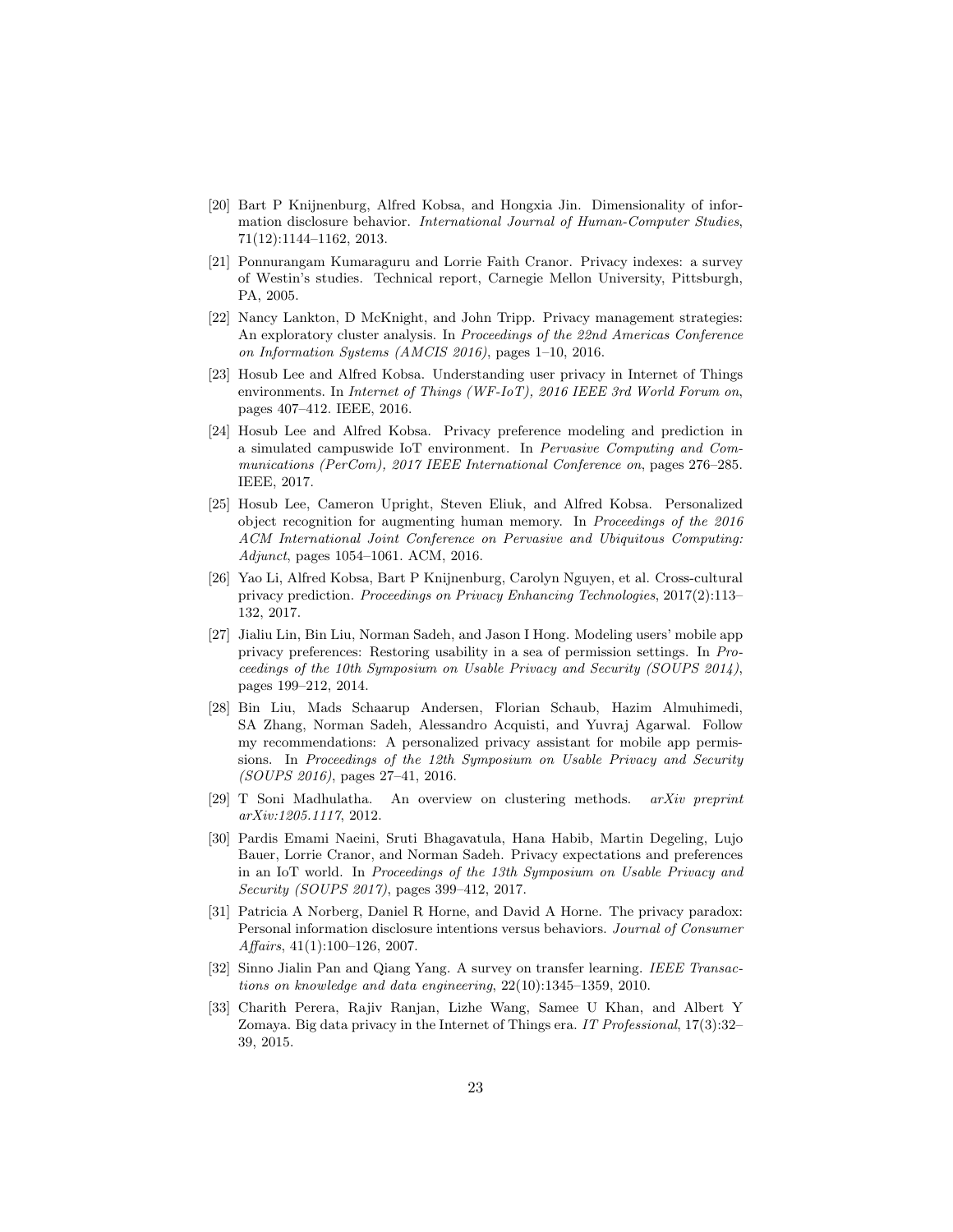- <span id="page-24-7"></span>[34] Christian Roever, Nils Raabe, Karsten Luebke, Uwe Ligges, Gero Szepannek, and Marc Zentgraf. Package klar. Available at [https://cran.r-project.org/web/](https://cran.r-project.org/web/packages/klaR/klaR.pdf/) [packages/klaR/klaR.pdf/](https://cran.r-project.org/web/packages/klaR/klaR.pdf/) (2015/2/20).
- <span id="page-24-1"></span>[35] Norman Sadeh, Jason Hong, Lorrie Cranor, Ian Fette, Patrick Kelley, Madhu Prabaker, and Jinghai Rao. Understanding and capturing people's privacy policies in a mobile social networking application. Personal and Ubiquitous Computing, 13(6):401–412, 2009.
- <span id="page-24-2"></span>[36] Mohamed Shehab, Gorrell Cheek, Hakim Touati, Anna C Squicciarini, and Pau-Chen Cheng. User centric policy management in online social networks. In Policies for Distributed Systems and Networks (POLICY), 2010 IEEE International Symposium on, pages 9–13. IEEE, 2010.
- <span id="page-24-3"></span>[37] Mohamed Shehab and Hakim Touati. Semi-supervised policy recommendation for online social networks. In Advances in Social Networks Analysis and Mining (ASONAM), 2012 IEEE/ACM International Conference on, pages 360–367. IEEE, 2012.
- <span id="page-24-5"></span>[38] Shaoyun Shi, Min Zhang, Hongyu Lu, Yiqun Liu, and Shaopin Ma. Wide & deep learning in job recommendation: An empirical study. In Asia Information Retrieval Symposium, pages 112–124. Springer, 2017.
- <span id="page-24-0"></span>[39] Sabrina Sicari, Alessandra Rizzardi, Luigi Alfredo Grieco, and Alberto Coen-Porisini. Security, privacy and trust in Internet of Things: The road ahead. Computer Networks, 76:146–164, 2015.
- <span id="page-24-4"></span>[40] Arunesh Sinha, Yan Li, and Lujo Bauer. What you want is not what you get: Predicting sharing policies for text-based content on Facebook. In Proceedings of the 2013 ACM Workshop on Artificial Intelligence and Security, pages 13–24. ACM, 2013.
- <span id="page-24-8"></span>[41] Eleftherios Spyromitros-Xioufis, Georgios Petkos, Symeon Papadopoulos, Rob Heyman, and Yiannis Kompatsiaris. Perceived versus actual predictability of personal information in social networks. In International Conference on Internet Science, pages 133–147. Springer, 2016.
- <span id="page-24-6"></span>[42] Terry M Therneau, Elizabeth J Atkinson, et al. An introduction to recursive partitioning using the RPART routines. Technical report, Mayo Foundation, 1997.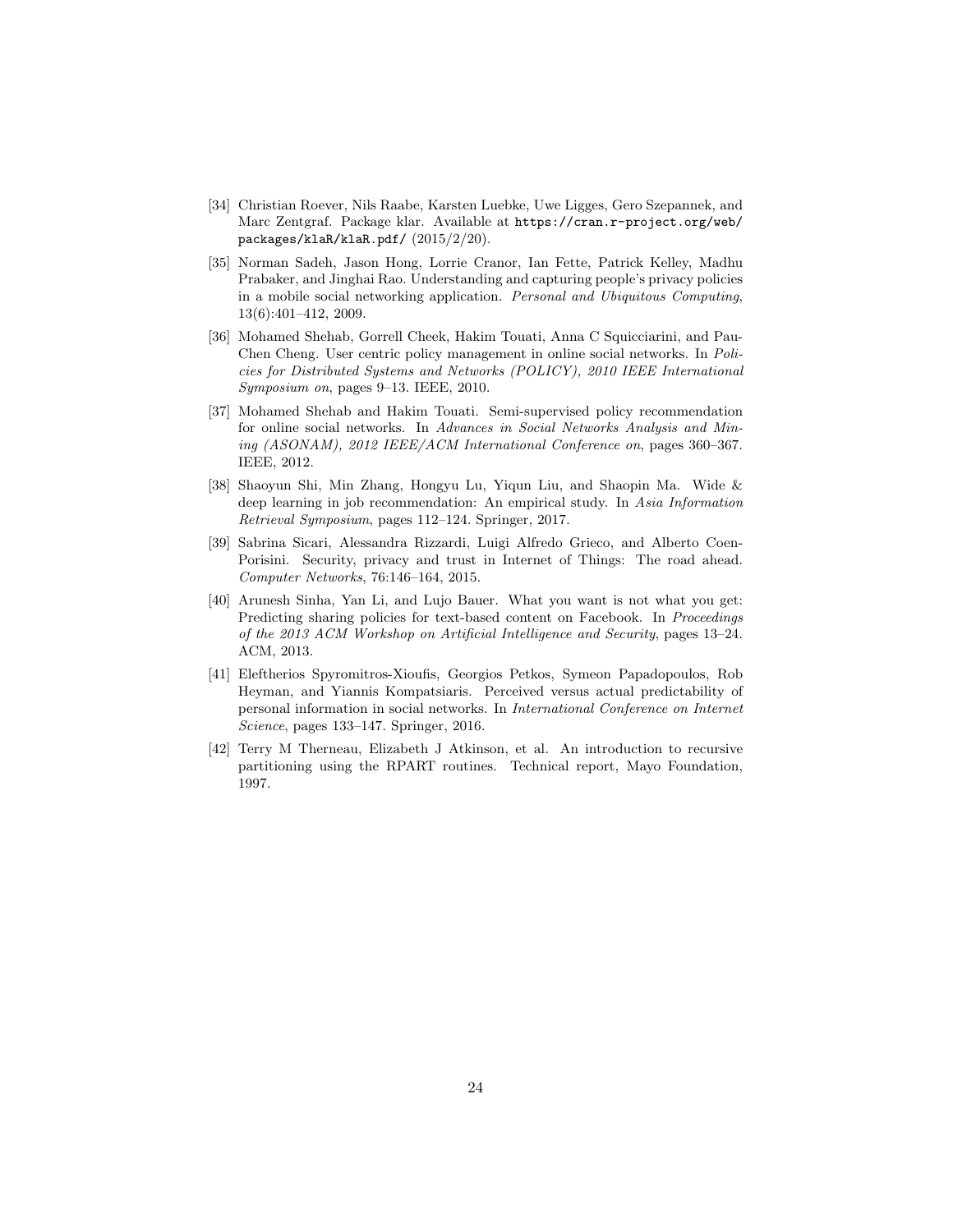# A Appendix

| Parameter (id)      | Values                                                                         |
|---------------------|--------------------------------------------------------------------------------|
|                     | $(0)$ your place                                                               |
| where $(C_1)$       | (1) someone else's place                                                       |
|                     | $(2)$ semi-public space (e.g., restaurant)                                     |
|                     | $(3)$ public space (e.g., street)                                              |
|                     | $(1)$ phoneID                                                                  |
|                     | $(2)$ phoneID $\rightarrow$ identity                                           |
|                     | $(3)$ location                                                                 |
|                     | $(4)$ location $\rightarrow$ presence                                          |
|                     | $(5)$ voice                                                                    |
|                     | $(6)$ voice $\rightarrow$ gender                                               |
|                     | $(7)$ voice $\rightarrow$ age                                                  |
|                     | $(8)$ voice $\rightarrow$ identity                                             |
|                     | $(9)$ voice $\rightarrow$ presence                                             |
| what $(C_2)$        | $(10)$ voice $\rightarrow$ mood                                                |
|                     | $(11)$ photo                                                                   |
|                     | $(12)$ photo $\rightarrow$ gender                                              |
|                     | $(13)$ photo $\rightarrow$ age                                                 |
|                     | $(14)$ photo $\rightarrow$ identity                                            |
|                     | $(15)$ photo $\rightarrow$ presence                                            |
|                     | $(16)$ photo $\rightarrow$ mood                                                |
|                     | $(17)$ video                                                                   |
|                     | $(18)$ video $\rightarrow$ gender                                              |
|                     | $(19)$ video $\rightarrow$ age                                                 |
|                     | $(20)$ video $\rightarrow$ presence                                            |
|                     | $(21)$ video $\rightarrow$ mood                                                |
|                     | $(22)$ video $\rightarrow$ lookingAt                                           |
|                     | $(23)$ gaze                                                                    |
|                     | $(24)$ gaze $\rightarrow$ lookingAt<br>(1) unknown                             |
|                     | (2) colleague/fellow                                                           |
|                     | $(3)$ friend                                                                   |
|                     | $(4)$ own device                                                               |
| who $(C_3)$         | $(5)$ business                                                                 |
|                     | $(6)$ employer/school                                                          |
|                     | (7) government                                                                 |
|                     | $(1)$ safety; $(2)$ commercial; $(3)$ social; $(4)$ convenience; $(5)$ health; |
| reason $(C_4)$      | $(6)$ none                                                                     |
|                     | $(0)$ once                                                                     |
| persistence $(C_5)$ | $(1)$ continuously                                                             |
|                     |                                                                                |

Table A1: Contextual Parameters